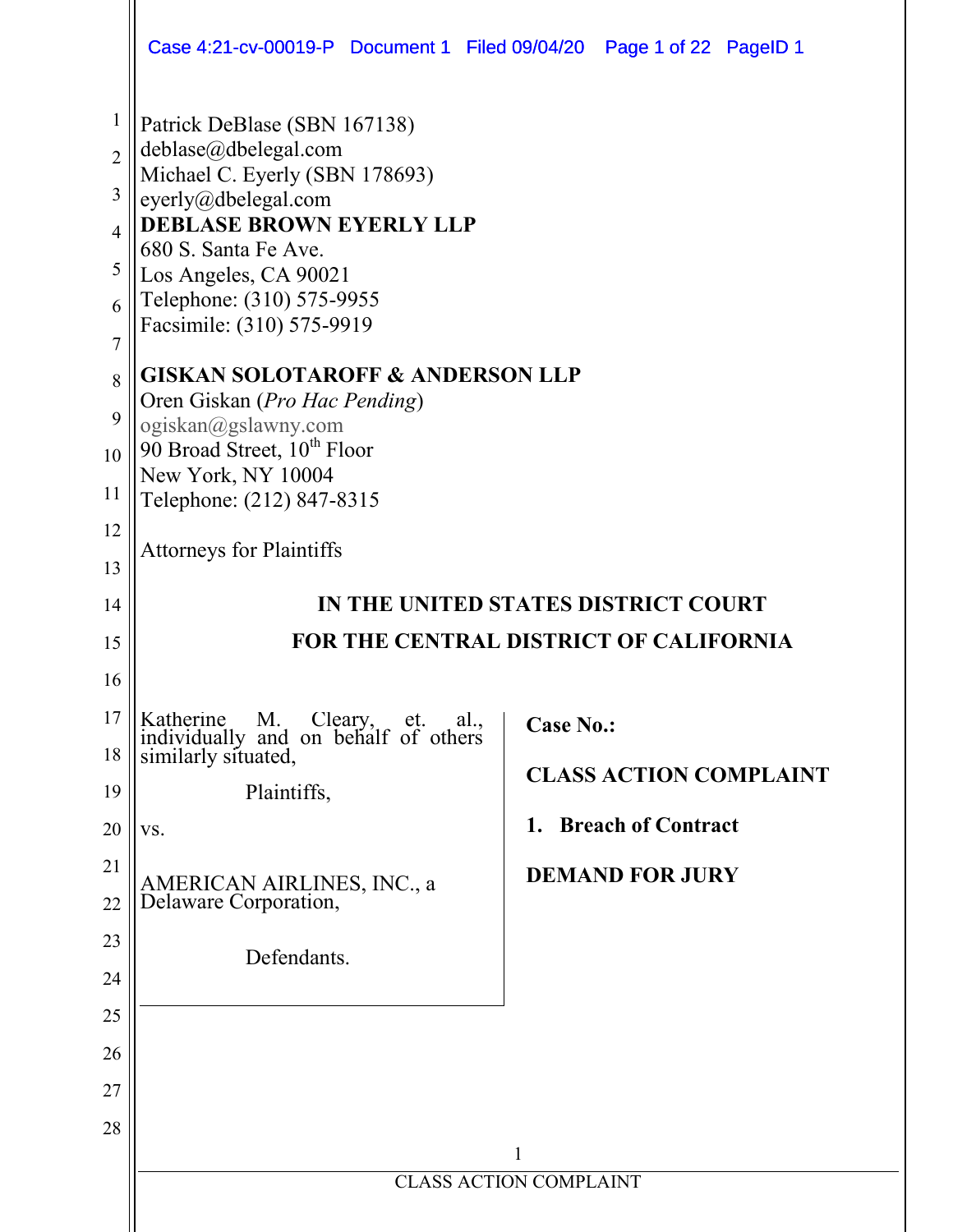1 2 3 4 5 6 1. Baggage fees are big business for American Airlines ("AA"). In 2019, AA took in over \$1.4 billion in baggage fees. Knowing that waiving baggage fees would entice fliers, AA offered free checked bags to certain customers including customers who flew frequently in AA's loyalty program AAdvantage, customers who purchased first or business class tickets, and customers who held AA's branded credit cards.

7 8 9 2. AA's passenger contracts specify that certain of its passengers are permitted to check bag(s), for free. Yet, AA systematically required these passengers to pay to check bags and thus breached its contract with affected passengers.

10 11 12 13 3. AA failed to program its checked bag terms in the standardized software system that AA uses to determine whether passengers must pay for checked bags when they check in at the airport. As a result, AA passengers were improperly charged, and forced to pay, baggage fees.

### **I. PARTIES**

4. Plaintiffs Katherine Cleary and William Cleary are U.S. citizens residing in Los Angeles, California. They purchased their tickets while at their home. Plaintiff Eric Earll is a U.S. citizen residing in Minneapolis, Minnesota. Plaintiff Filippo Ferrigni is a U.S. citizen residing in St. Louis, Missouri.

5. On or around February 6, 2017, Plaintiffs William and Katherine Cleary purchased tickets online from AA for travel from Los Angeles to Dallas and return. When they purchased these tickets, they and AA entered into a contract which specified that they could each check their first bag for no additional charge. AA presented this term of its contract both in the confirmation screens shown at the conclusion of booking, and in the e-ticket confirmation emails AA sent after booking. However, when the Clearys arrived at the airport on March 21, 2017, each with a bag to check, AA required them to pay to check each bag, and similarly upon their return three days later. They paid the fees.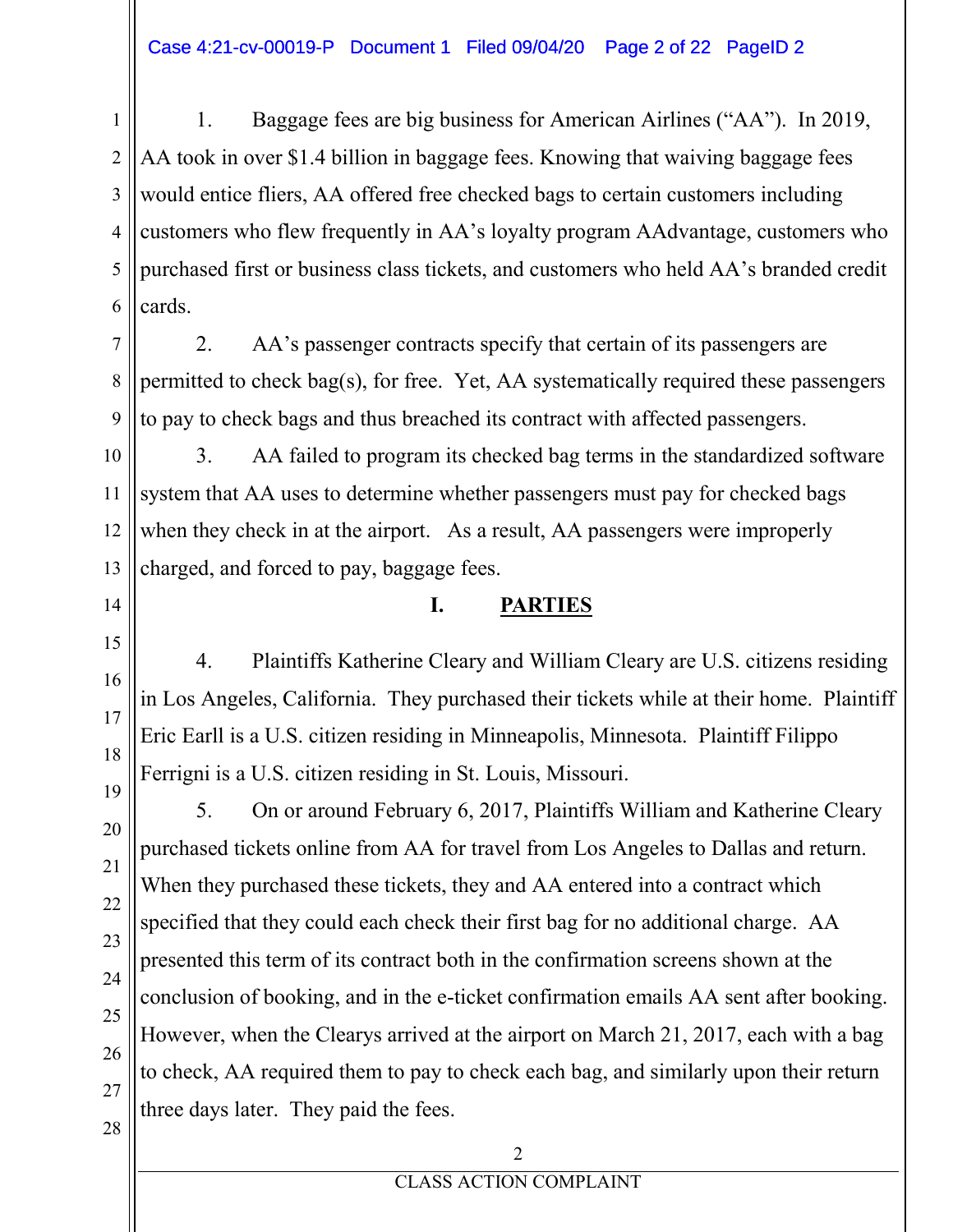1 2 3 4 5 6 7 6. On March 8, 2018, AA sent Plaintiff Judy Crosson an email indicating that she had received "Gold status" valid through May  $25$ ,  $2018$ . On May  $14$ ,  $2018$ , Crosson purchased a ticket online from AA for herself to travel from Dallas to Myrtle Beach and return. AA sent Crosson an e-ticket confirmation after booking, confirming that there would be no charge for her first bag. However, when Crosson arrived at the airport on August 26, 2018, AA required her to pay to check her first bag.

8 9 10 11 12 13 14 15 16 17 7. On or around May 13, 2016, Plaintiff Eric Earll purchased a ticket online from AA for himself to travel from Minneapolis to Kansas City and return. On or around May 13, 2016, Earll also applied for a Citi / AAdvantage Platinum Select credit card which he understood would allow him to check a bag at no additional charge on his upcoming flight. On May 13, Citi confirmed that Earll has "been approved" and his "account is considered open as of today,  $05/13/2016$ ." However, when Earll arrived at the airport on May 20, 2016, AA required him to pay to check his first bag. Earll objected that he had the credit card, but the AA check-in agent told him the computer showed no bag fee waiver, that this happens all the time, and that he had to pay the fee in order to check the bag. Earll paid the fee.

18 19 20 21 22 23 24 25 26 27 28 3 8. In approximately 2014, Plaintiff Filippo Ferrigni was onboard an AA flight when an oral solicitation invited him to apply for an AA-partner credit card, which he understood would allow him to check a bag at no additional charge on each of his future flights with AA. Ferrigni received a paper application from a flight attendant and applied for the specified credit card. On November 12, 2018, Ferrigni purchased a ticket online from AA for travel from St. Louis to St. Kitts and return. When Ferrigni arrived at the St. Louis airport on April 2, 2019, the AA check-in agent told him his credit card provided a free checked bag only on domestic flights. Ferrigni had no choice but to pay the fee in order to check his bag. On April 9, 2019, Ferrigni arrived at the St. Kitts airport to begin his journey home, and again he was required to pay to check his bag. After an overnight connection in Miami, Ferrigni arrived at the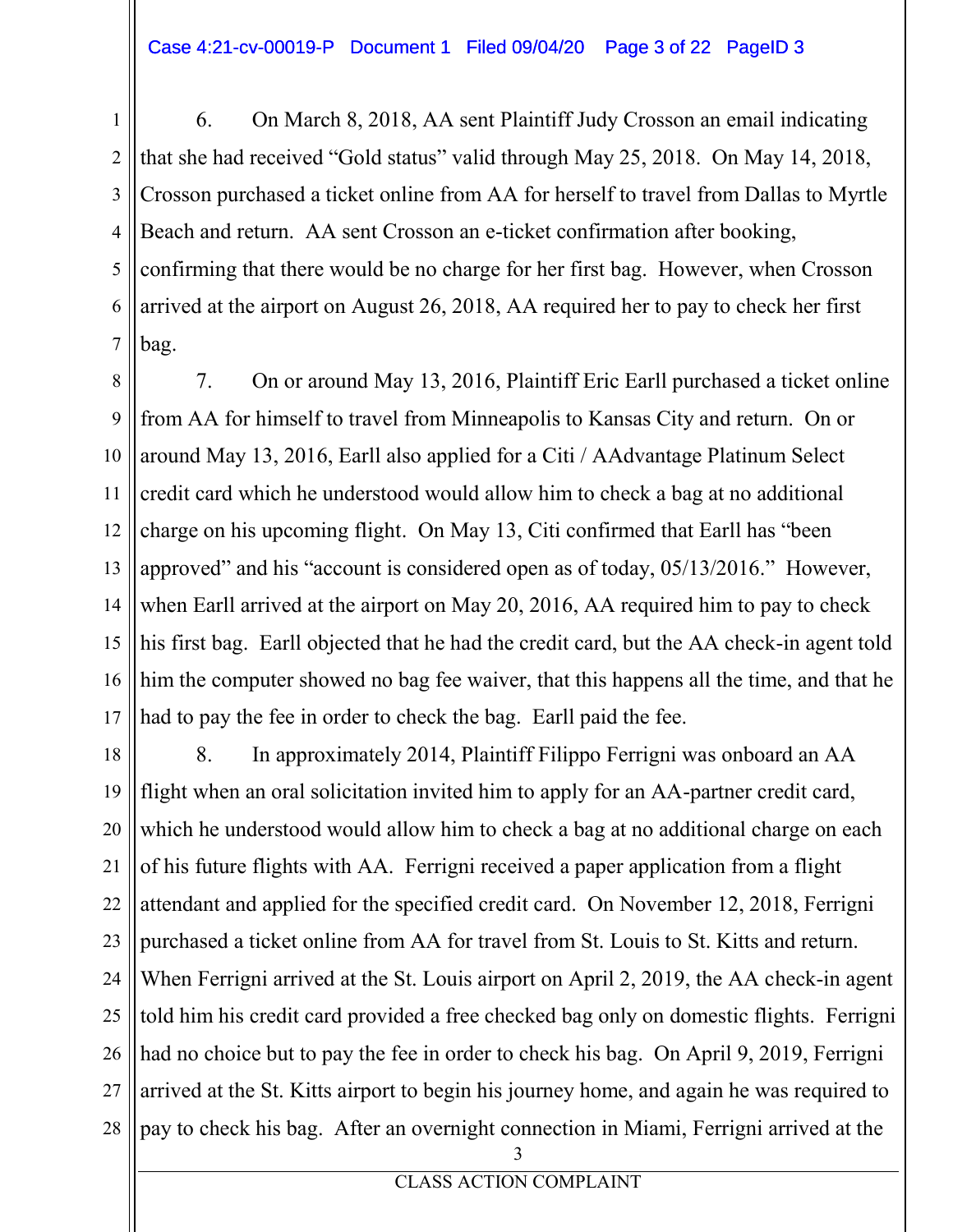#### Case 4:21-cv-00019-P Document 1 Filed 09/04/20 Page 4 of 22 PageID 4

1 2 3 Miami airport on April 10 for the domestic flight from Miami to St. Louis. Yet again, and despite this flight segment being entirely domestic, AA required Ferrigni to pay to check his bag. Ferrigni paid the fee on all three occasions.

4 5 6 7 9. Defendant American Airlines, Inc. is one of the world's largest airlines, providing air travel to passengers and their luggage both domestically and internationally. AA is incorporated in Delaware, headquartered in Texas, and does business in all fifty states, including California.<sup>1</sup>

### 8

9

10

11

12

13

14

15

16

17

### **II. VENUE AND JURISDICTION**

10. The Court has jurisdiction over the subject matter of this action pursuant to 28 U.S.C. § 1332(d) because the amount of controversy exceeds \$5,000,000 and the class is comprised of at least some persons who are citizens of a state different from AA.

11. This Court has personal jurisdiction over AA because AA does continuous business in this District.

12. Venue is proper in this District pursuant to 28 U.S.C. § 1391 because Plaintiffs William and Katherine Cleary. are residents of this District, those Plaintiffs purchased their AA tickets in this District, and AA does business in this District.

### 18 19

### **III. FACTUAL ALLEGATIONS**

20 21 22 23 13. AA entered into air travel contracts with categories of passengers, whereby AA committed to transport a certain number of checked bags for those passengers, with certain weights, for free. But AA systematically breached those contracts by nevertheless requiring those passengers to pay AA to check such bags.

24 25 26 14. AA enters into a contract with each of its passengers when a passenger purchases a ticket for travel on AA ("Contract"). In particular, when a passenger

<sup>27</sup> 28 <sup>1</sup> See<http://aa.fltmaps.com/en> (AA's flight map, which shows destinations in all 50 states) (last visited on May 29, 2020).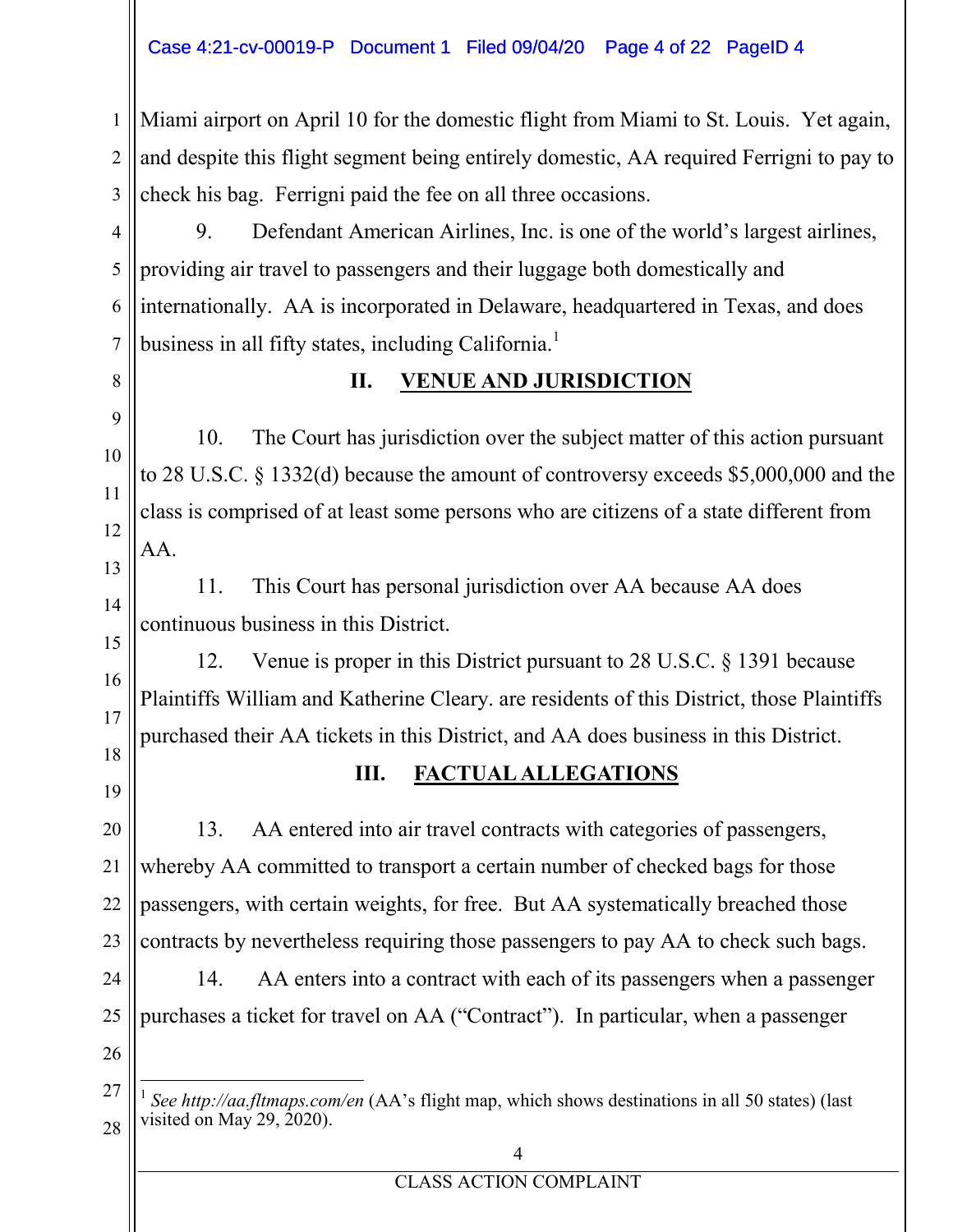#### Case 4:21-cv-00019-P Document 1 Filed 09/04/20 Page 5 of 22 PageID 5

1 2 3 4 5 6 7 8 9 10 11 12 purchases a ticket for an AA flight, AA specifies that AA will provide flights as well as other benefits. First, each Contract includes the ticket, which contains terms such as the specific flight or flights, date and time, and class of service. Second, each Contract includes AA's standard terms and conditions, described further in the following paragraph. Third, when a passenger makes a purchase on AA's website (AA.COM), the terms shown there (such as fare, change fees, and baggage fees) become part of the contract when the passenger purchases the ticket. These terms presented to passengers at the point of purchase ("Point of Purchase Terms") are typically summarized and memorialized in an AA.COM screen entitled "Your Trip" Summary." Fourth, when AA offers specific terms for passengers who obtain an AApartner credit card, the terms of such offer that relate to travel on AA also become part of the contract.

13 14 15 16 17 18 19 15. AA has two standard terms and conditions, one or both of which is incorporated into each Contract. If a passenger purchases a ticket entirely for travel between points in the United States (which includes the fifty states, the District of Columbia, the U.S. Virgin Islands, and Puerto Rico; collectively, "Domestic Flights"), the applicable standard terms and conditions are the Conditions of Carriage. If the passenger purchases a flight that is at least partially international, the standard terms and conditions also include the "International General Rules."

20 21 22 23 24 25 26 16. At all airports, AA uses computers, including check-in kiosks for passengers and computer terminals for agents, to check passenger bags. On information and belief, these computers all run, connect to, and/or are controlled by AA's Passenger Service System ("PSS"). The PSS determines whether and what amount passengers have to pay to check bags for AA flights. According to AA, it operates on a "Single Passenger Service System."<sup>2</sup> On information and belief,  $AA$ 's PSS is a standardized system that runs consistently throughout AA's operation.

<sup>28</sup> 5 <sup>2</sup> See History of American Airlines, available at: [https://www.aa.com/i18n/customer-service/about-](https://www.aa.com/i18n/customer-service/about-us/history-of-american-airlines.jsp)<br>[us/history-of-american-airlines.jsp](https://www.aa.com/i18n/customer-service/about-us/history-of-american-airlines.jsp) (last visited on August 6, 2020).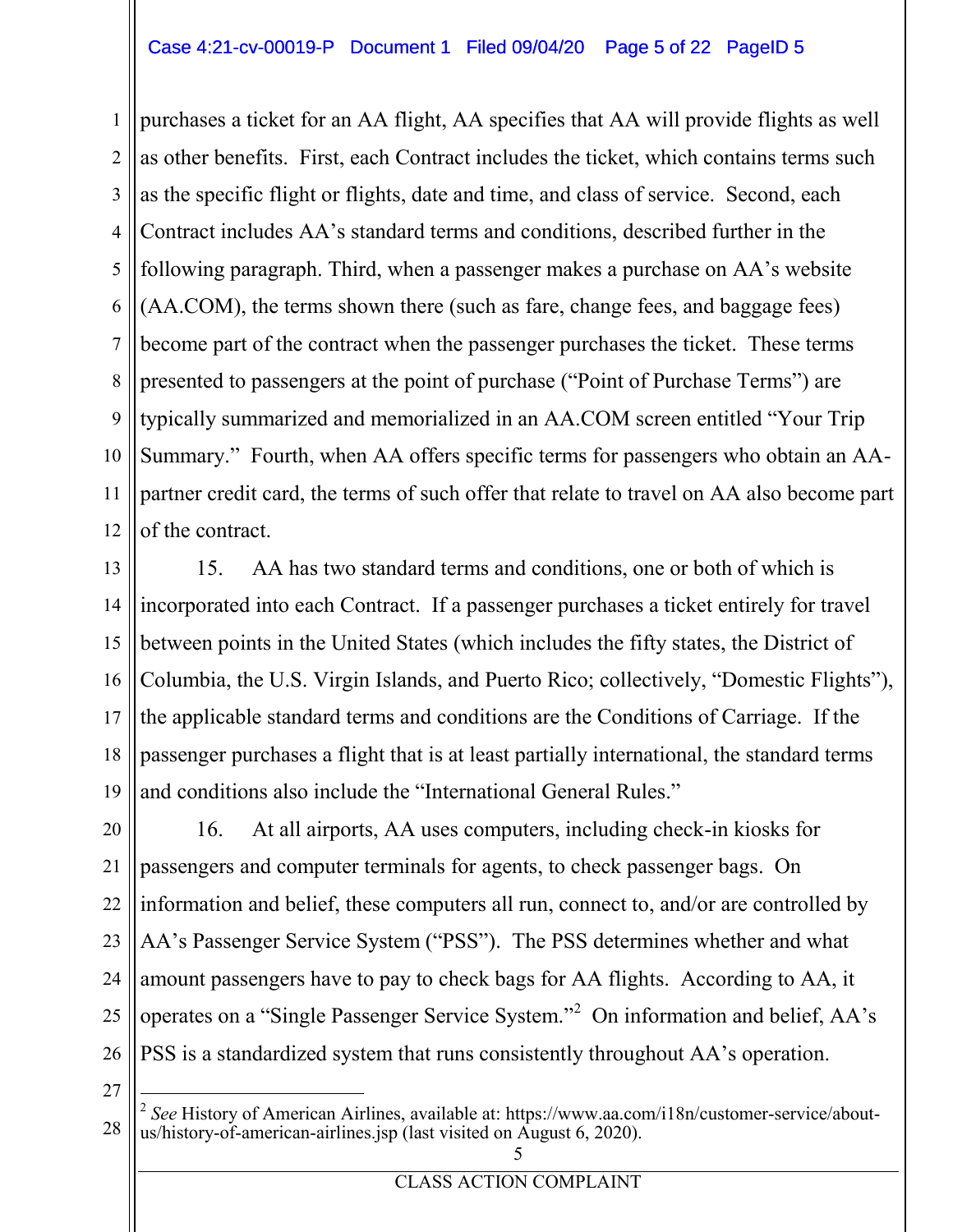Case 4:21-cv-00019-P Document 1 Filed 09/04/20 Page 6 of 22 PageID 6

1 2 17. AA's records memorialize the number of free bags each passenger checked, as well as which passengers paid checked baggage fees and in what amounts.

# **A. AA's Contracts provide that AA will transport a certain number of checked bags for no additional charge.**

18. The Contract provides that AA will transport a certain number of checked bags for free for certain passengers. This Contract term is included in the standard terms and conditions, the ticket, and, where applicable, the Point of Purchase terms, and any credit card term offer accepted by those passengers. For example, Plaintiff Judy Crosson and AA entered into the Contract on May 14, 2018, when she used AA.COM to purchase travel from Dallas to Myrtle Beach and return. The eticket confirmation email (memorializing the ticket purchase, as described further in paragraph 29) which AA sent to Crosson expressly stated that she would incur a fee of "USD0.00" for her first checked bag.

# 15

16

3

4

5

6

7

8

9

10

11

12

13

14

## **1. AA Contracts specify that certain passengers may check bags for free.**

17 18 19. The current version of AA's Conditions of Carriage is available online at [https://www.aa.com/i18n/customer-service/support/conditions-of-carriage.jsp.](https://www.aa.com/i18n/customer-service/support/conditions-of-carriage.jsp)

19 20 21 20. The Conditions of Carriage document includes a section titled "Checked" baggage," where AA provides a link to, and thereby incorporates, the Checked Bag Policy. The Checked Baggage Policy is available online at

22 [https://www.aa.com/i18n/travel-info/baggage/checked-baggage-policy.jsp.](https://www.aa.com/i18n/travel-info/baggage/checked-baggage-policy.jsp)

23 24 25 26 27 28 6 21. In the Checked Bag Policy's section titled "What will it cost?," AA specifies that certain passengers may check bags for free: AAdvantage Gold members, oneworld Ruby members, and certain AA-partner credit card holders on domestic flights (one bag each); AAdvantage Platinum and Platinum Pro members, oneworld Sapphire members, and passengers confirmed in business class and first class (two bags each); Executive Platinum members, oneworld Emerald members, and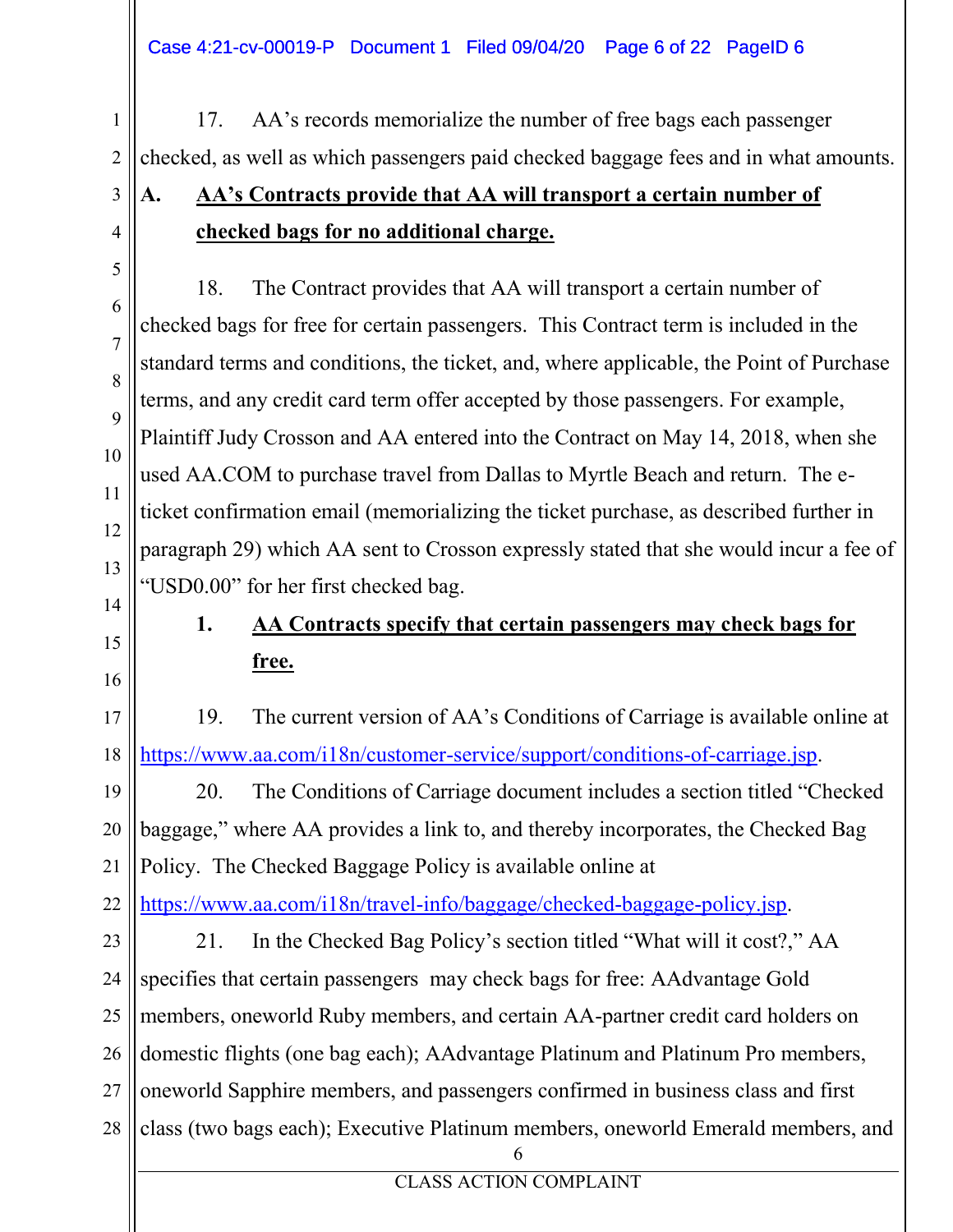#### Case 4:21-cv-00019-P Document 1 Filed 09/04/20 Page 7 of 22 PageID 7

1 2 3 passengers confirmed in first class on three-cabin aircraft (three bags each). AA further specifies that these checked bag benefits extend to other passengers traveling on the same reservation.

4 5 6 7 8 9 22. The Checked Baggage Policy links to, and thereby incorporates, a page entitled Oversize and Overweight Bags. The current Oversize and Overweight Bags page is available online at [https://www.aa.com/i18n/travel-info/baggage/oversize-and](https://www.aa.com/i18n/travel-info/baggage/oversize-and-overweight-baggage.jsp)[overweight-baggage.jsp](https://www.aa.com/i18n/travel-info/baggage/oversize-and-overweight-baggage.jsp) . That page indicates that each free checked bag by a first class, business class, Executive Platinum and oneworld Emerald member may weigh up to 70 pounds.

### 10

11

12

13

14

15

16

### **2. The Point of Purchase Terms are part of the Contract between AA and those passengers who purchase tickets from AA.COM.**

23. When a passenger purchases a ticket on AA.COM, the passenger first chooses destination, dates, and class of service. After the passenger makes these choices and before the passenger pays, AA displays a "Your Trip Summary" screen where it specifies the specific flights as well as certain benefits, including the number of bags the passenger can check for free, if the passenger pays AA the listed fare.

### 17 18 19 20

25

26

27

28

24. The AA Your Trip Summary screen specified that passengers who purchased domestic first class tickets, domestic business class tickets, and international business class tickets would be able to check their first, second, and third bags for free. These terms presented at the Point of Purchase became part of the Contract when the passenger performed by paying the listed fare.

25. For example, below is a screenshot from the class period showing the terms AA offered at the Point of Purchase to passengers purchasing domestic first class tickets.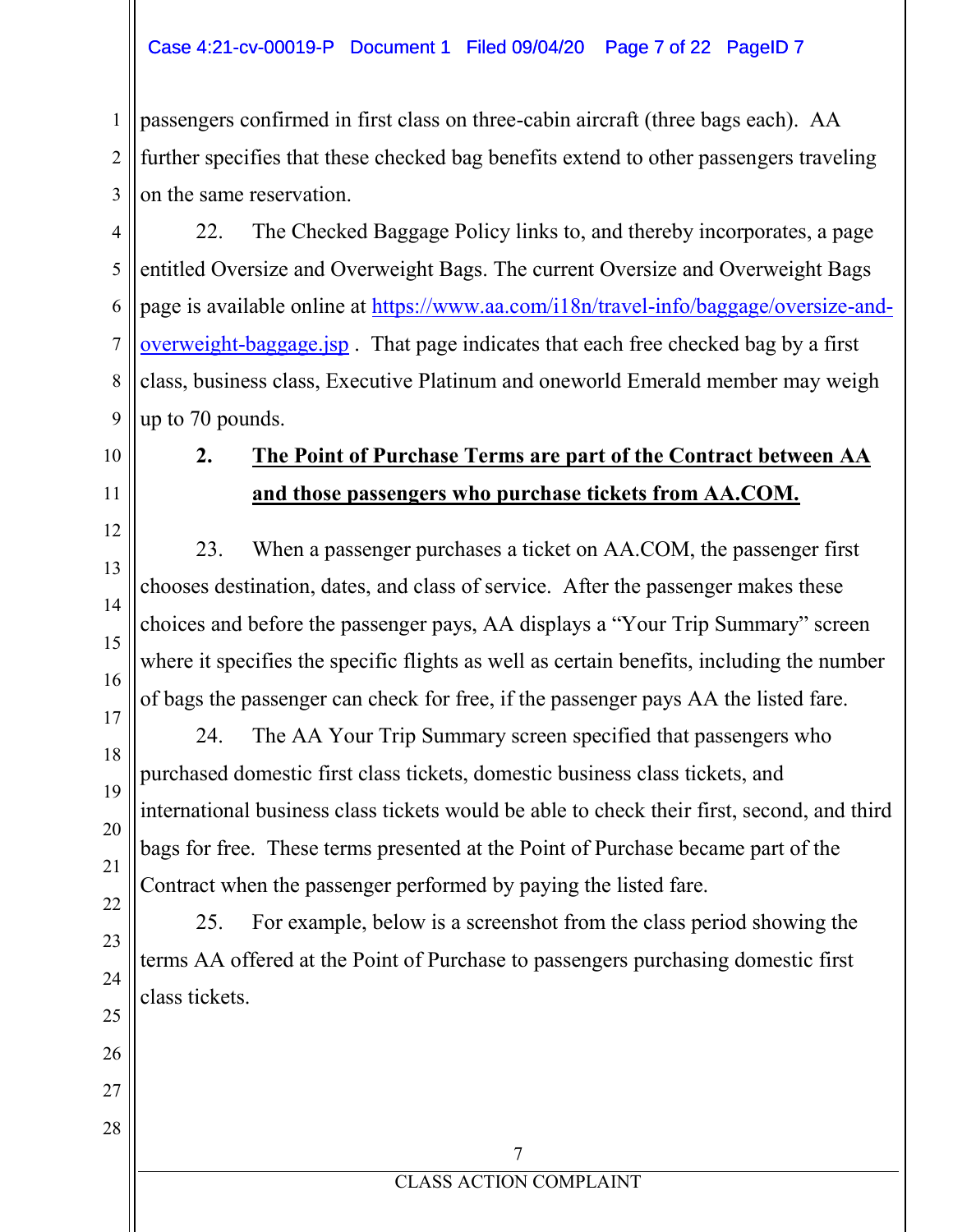|                | Case 4:21-cv-00019-P Document 1 Filed 09/04/20 Page 8 of 22 PageID 8                                                                                                                                                                                                                                  |  |  |  |  |
|----------------|-------------------------------------------------------------------------------------------------------------------------------------------------------------------------------------------------------------------------------------------------------------------------------------------------------|--|--|--|--|
| 1<br>2         | Your trip summary                                                                                                                                                                                                                                                                                     |  |  |  |  |
| 3<br>4<br>5    | First<br>Depart Boston, MA to Washington, DC<br>Round trip (Non-refundable)<br>Monday, November 21, 2016<br>person<br>$2:00 \text{ PM} \rightarrow 3:40 \text{ PM}$ 1h 40m Nonstop<br><b>l</b> irst<br>Total \$412.20 (all passengers)<br>AA2170 = 319-Airbus A319 =<br>Price and tax information (5) |  |  |  |  |
| 6<br>7<br>8    | Details   Change<br>Our largest, most comfortable seat<br>Up to 3 checked bags<br>Up to 3 EQMs per mile flown on eligible flights<br>Return Washington, DC to Boston, MA<br>Same-day flight change & standby when<br>Tuesday, November 29, 2016<br>available on American flights                      |  |  |  |  |
| 9<br>10<br>11  | $\rightarrow$ 8:55 $\mu$<br>7:30 лм<br>1h 25m Nonstop<br><b>l</b> irst<br>AA2130 = 319-Airbus A319 <a><br/>Includes taxes and carrier imposed fees.<br/>Baggage and optional service fees (5)<br/>Details   Change</a>                                                                                |  |  |  |  |
| 12<br>13       | 26.<br>For tickets purchased from AA.COM from March 29, 2016 through at<br>least December 1, 2016, the AA.COM Your Trip Summary screen indicated that all                                                                                                                                             |  |  |  |  |
| 14<br>15<br>16 | domestic first class tickets included "Up to 3 checked bags" for free. The screenshot<br>above (captured on October 16, 2016) demonstrates that promise.<br>During portions of 2016, AA.COM offered "up to 3 checked bags" for<br>27                                                                  |  |  |  |  |
| 17<br>18       | passengers purchasing domestic business class tickets and international business class<br>tickets.                                                                                                                                                                                                    |  |  |  |  |
| 19<br>20<br>21 | When a customer checks in for an AA flight, AA.COM sometimes<br>28.<br>encourages the passenger to pay an additional fee to upgrade to business class or first<br>class ("Check-in Upsell Page"). During a portion of 2016, the Check-in Upsell Page                                                  |  |  |  |  |
| 22<br>23       | specified "up to 3 checked bags" as a benefit of such upgrade. If a passenger accepted<br>the Check-In Upsell offer, AA reconfirmed that benefit in a Your Trip Summary page                                                                                                                          |  |  |  |  |
| 24<br>25<br>26 | again affirming that "up to 3 checked bags" were included in the fare.<br>3.<br>All AA tickets specify how many checked bags AA will transport for                                                                                                                                                    |  |  |  |  |
| 27<br>28       | no additional charge.<br>When a passenger buys an electronic ticket ("e-ticket") from AA, AA<br>29.<br>does not provide the passenger with a paper ticket. Nor does AA provide the<br>8                                                                                                               |  |  |  |  |

CLASS ACTION COMPLAINT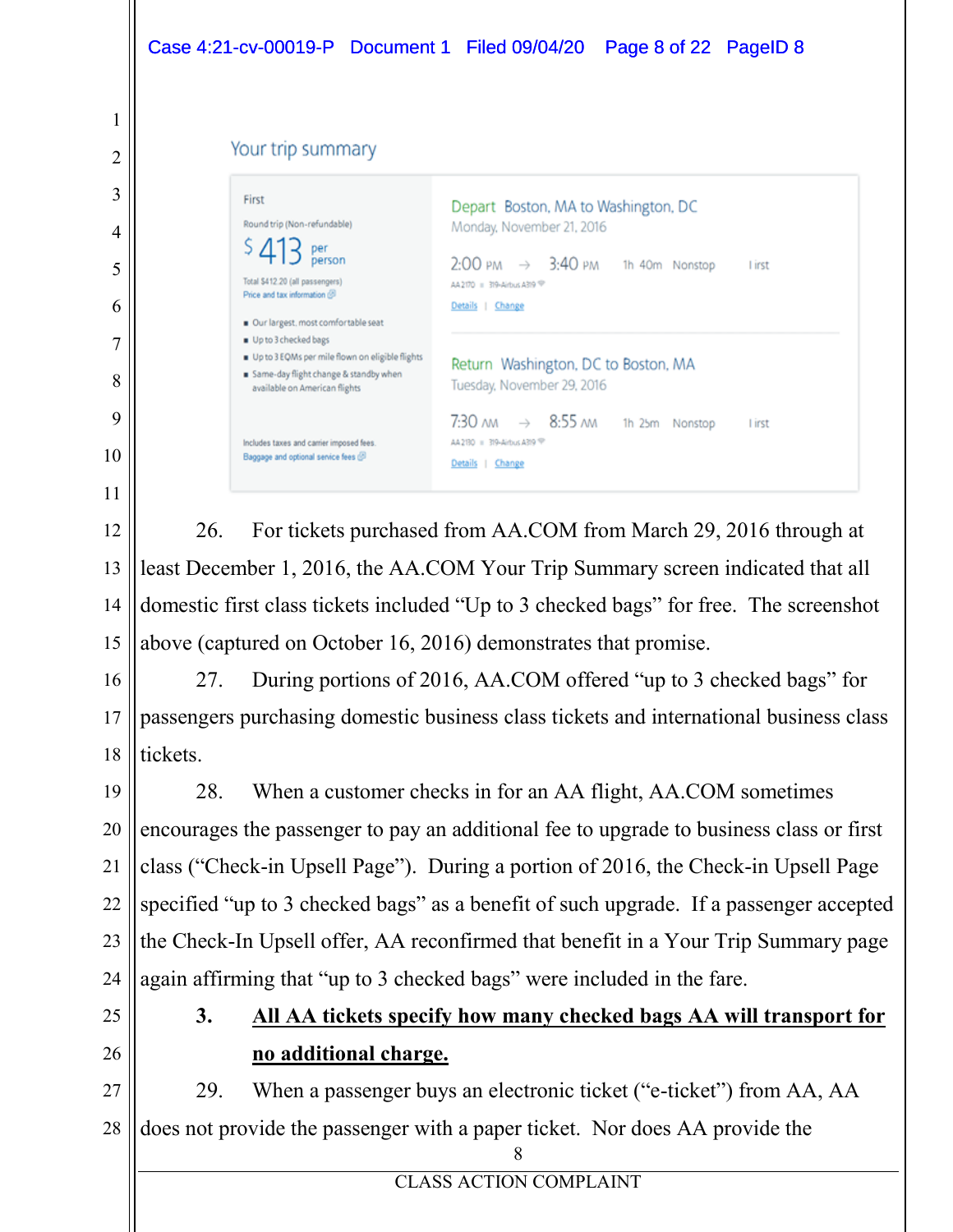#### Case 4:21-cv-00019-P Document 1 Filed 09/04/20 Page 9 of 22 PageID 9

1 2 3 4 5 6 passenger with the actual e-ticket, which is a record in an AA computer server. Instead, AA sends the passenger an e-ticket confirmation email, which reports key terms of the e-ticket. AA's e-ticket confirmation emails specify certain checked bag charges associated with the passenger's itinerary and ticket. On information and belief, the e-ticket confirmation specifications regarding checked bag charges match the terms of the actual e-ticket.

7

9

11

12

13

14

15

16

17

18

19

8 10 30. AA sends e-ticket confirmation emails that systematically confirm that certain passengers may check their first bag for free. For example, Plaintiff William Cleary's e-ticket confirmation email, which has the same format and types of information as the other e-ticket confirmation emails AA sends to passengers, stated:

> Baggage charges for your itinerary will be governed by American Airlines BAG ALLOWANCE -LAXDFW-No free checked bags/ American Airlines BAG ALLOWANCE -DFWLAX-No free checked bags/ American Airlines 1STCHECKED BAG FEE- LAXDFW-USD0.00/ American Airlines /UP TO 50 LB/23 KG AND UP TO 62 LINEAR IN/158 LINEAR CM 1STCHECKED BAG FEE-DFWLAX-USD0.00/ American Airlines /UP TO 50 LB/23 KG AND UP TO 62 LINEAR IN/158 LINEAR CM 2NDCHECKED BAG FEE-LAXDFW-USD35.00/ American Airlines /UP TO 50 LB/23 KG AND UP TO 62 LINEAR IN/158 LINEAR CM 2NDCHECKED BAG FEE-DFWLAX-USD35.00/ American Airlines /UP TO 50 LB/23 KG AND UP TO 62 LINEAR IN/158 LINEAR CM ADDITIONAL ALLOWANCES AND/OR DISCOUNTS MAY APPLY

20 21 22 23 31. These terms set forth AA checked bag fees. For example, Cleary's eticket confirmation email states, "American Airlines 1STCHECKED BAG FEE-LAXDFW-USD0.00/." This means that Cleary, like all other passengers who received this promise from AA, was entitled to check his first bag for free.

24 25 32. Notably, passengers who received this confirmation relied on it and brought bags to check.

26

27

28

**4. AA's promises about credit card benefits are part of the Contract between AA and those passengers who apply for and receive those credit cards.**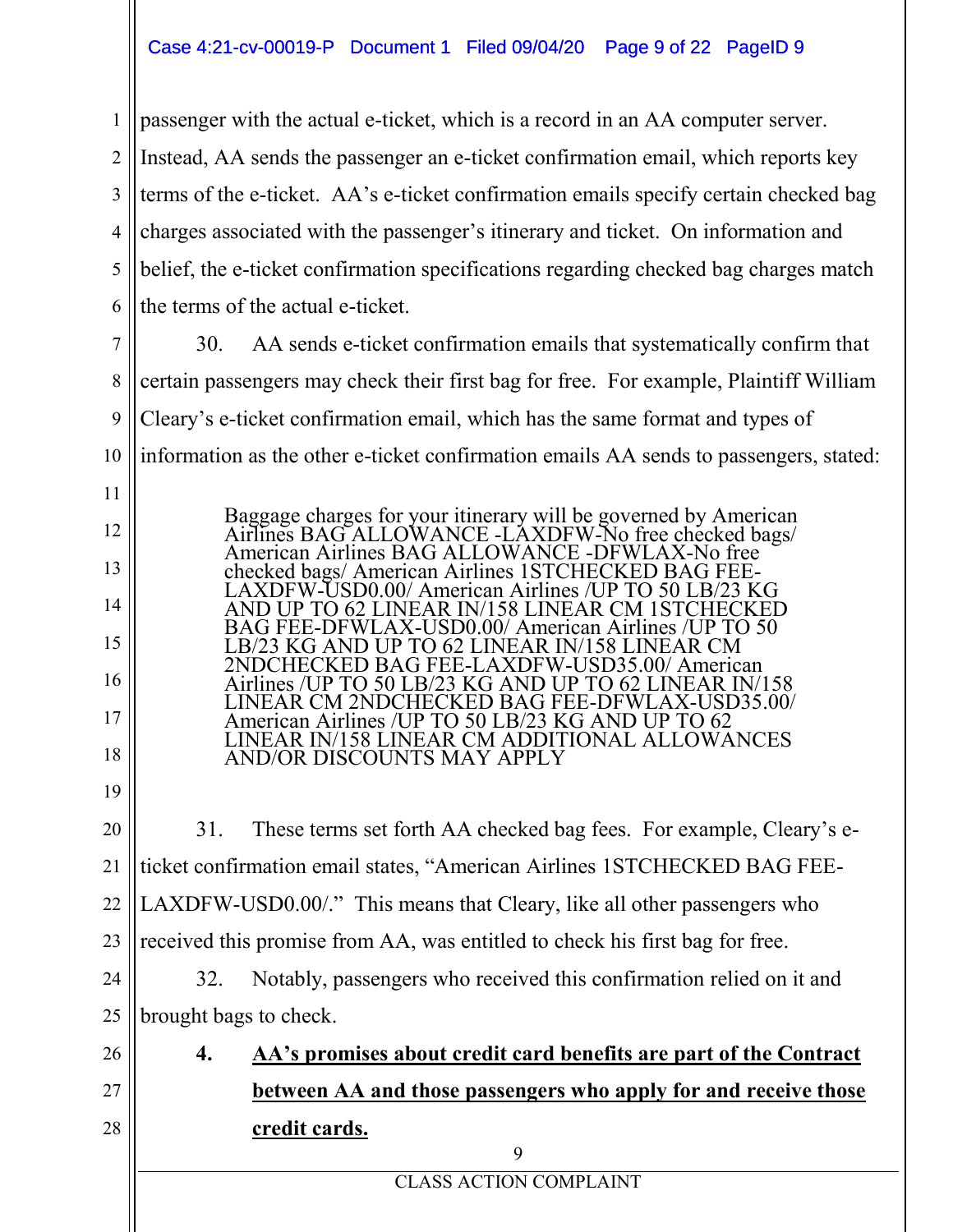33. To induce passengers to apply for credit cards with AA's partner credit card issuers, AA specifies that holders of these credit cards will receive a free checked bag on AA flights, among other benefits. These offers occur in text on AA.COM, in prerecorded audio-video announcements played aboard AA aircraft, in scripts provided to AA cabin crew to read to passengers through public address systems aboard AA aircraft, and in displays shown at and around AA airport facilities. When AA makes such an offer to a passenger and the passenger accepts by signing up for the specified credit card, AA's offer of a free checked bag is also a part of the Contract.

 34. On AA.COM, AA prominently featured certain credit cards as allowing passengers to check baggage for free. For example, as of April 15, 2018, an AA.COM page entitled "AAdvantage Credit Cards" indicated that the "Citi / AAdvantage Platinum Select Card" and "CitiBusiness AAdvantage Platinum Select Card" both offered "First checked bag fee waived." That page indicated no relevant restriction, such as a first bag available only on domestic journeys or only in other circumstances.

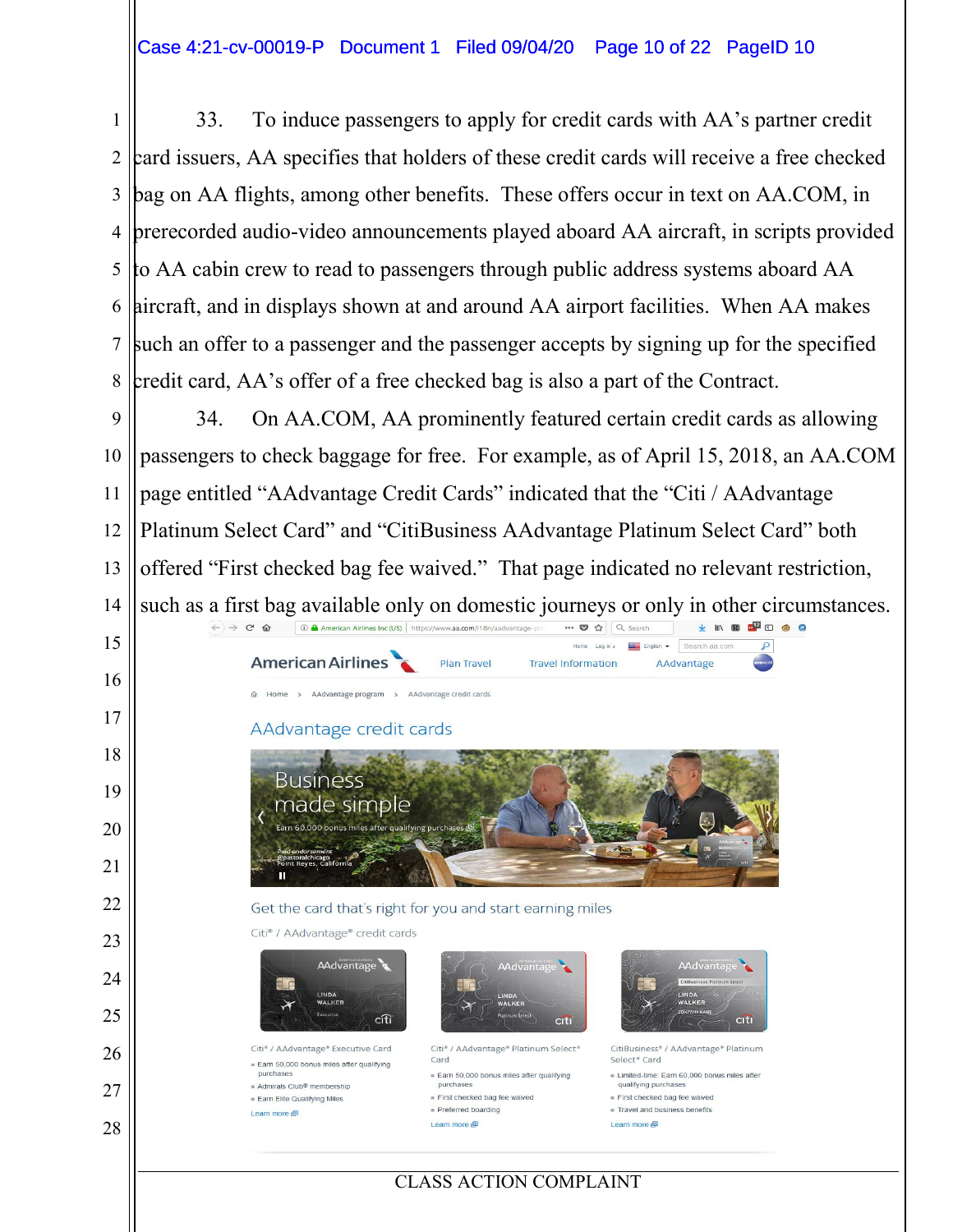1 2 3 4 5 6 7 8 9 10 35. As of April 13, 2018, a page on the AA.COM web site indicated that passengers who obtain certain credit cards receive: "First checked bag free for you and up to four people traveling with you on American Airlines itineraries." The page went on to present a table indicating that the "Citi AAdvantage Executive World Elite Mastercard", "Citi AAdvantage Platinum Select World Elite Mastercard", and "Citi AAdvantage Platinum Select World Mastercard" each offered "First checked bag waived on itineraries" for "Up to 8 travel companions on the same reservation" or "Up to 4 travel companions on the same reservation" (depending on which card the passenger chose). No footnote or other disclaimer on or around those statements added any restriction.

11 12 13 14 15 16 17 18 19 20 21 22 23 24 25 26 27 28 11 36. Furthermore, AA's onboard statements to passengers promised that a first bag could be checked without charge. In prerecorded audio announcements on AA aircraft, one recording announced "Our AAdvantage Aviator Mastercard is another great way to earn miles with everyday purchases, and enjoy benefits such as your first checked bag free." No statement in the audio solicitation limited that benefit to certain flights such as domestic flights. (Recording made on an AA aircraft on December 6, 2017.) On aircraft with audio-video capabilities, AA provided both audio and video recordings to promote credit cards to passengers. One such recording announced that customers who obtain the featured credit card "enjoy benefits such as your first checked bag free." No statement in the audio solicitation limited that benefit to certain flights such as domestic flights, nor did any on-screen text limit that benefit to certain flights such as domestic flights. (Recording made May 6, 2018.) On information and belief, AA provided its cabin crew with scripts to be read verbatim to promote AA-partner credit cards. On information and belief, one such script instructed crew to announce that for a certain AA credit card, "Other benefits include  $\ldots$  your first checked bag is free for you and up to four of your traveling companions on your reservation." No statement in the audio solicitation limited that benefit to certain flights such as domestic flights. (Recording made on an AA aircraft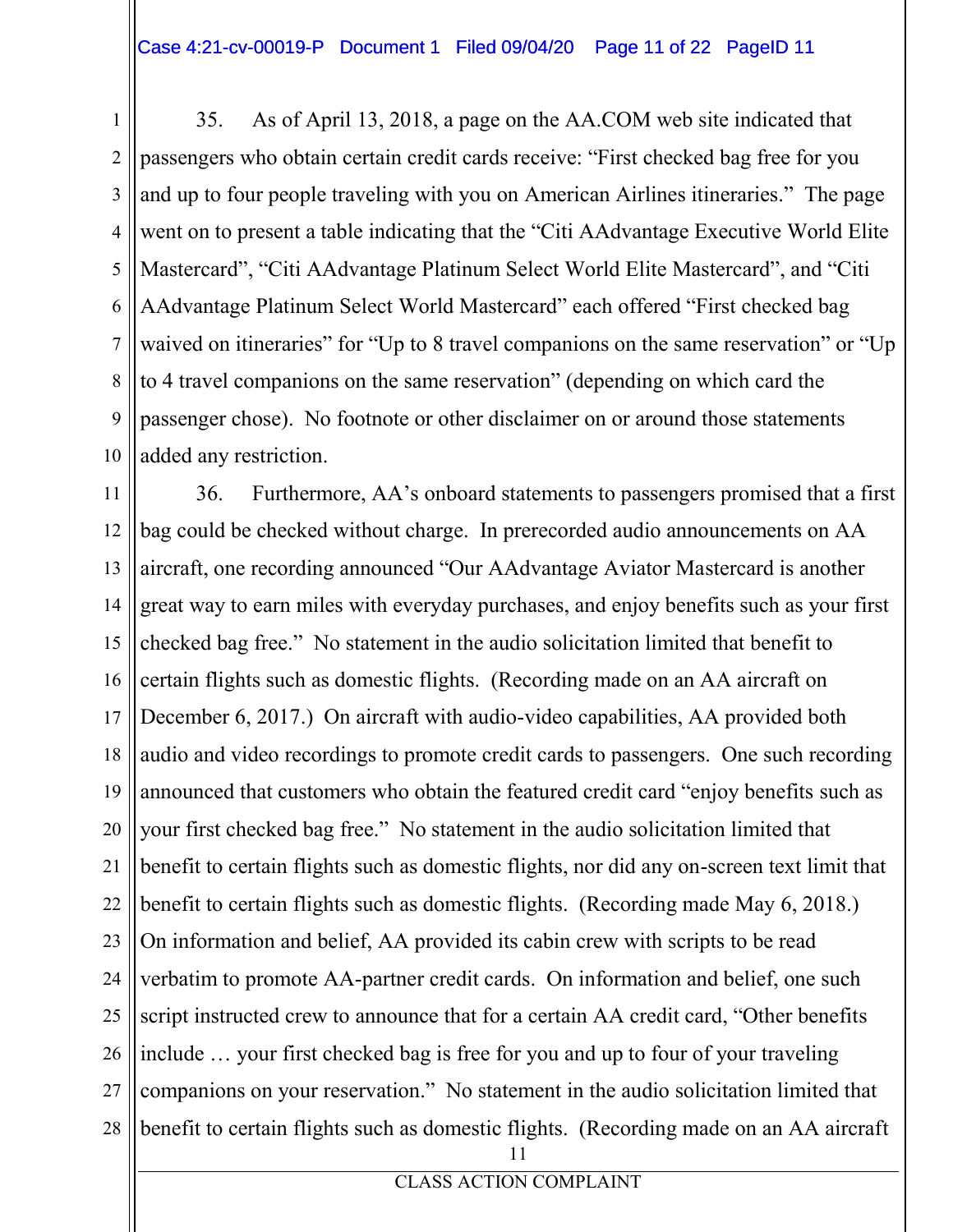#### Case 4:21-cv-00019-P Document 1 Filed 09/04/20 Page 12 of 22 PageID 12

1 2 3 4 5 6 on November 25, 2018.) On information and belief, AA systems played these solicitations and AA staff read these solicitations even on international flights. With passengers flying internationally, the AA solicitations could only be understood as applying on passengers' future international journeys. On information and belief, Plaintiff Ferrigni first learned about an AA credit card based on an AA inflight solicitation, during an international flight, that mentioned a free checked bag benefit.

7 8 9 10 11 37. On information and belief, AA promised in offers on airport premises that passengers who obtained certain credit cards could check a first bag free of charge, and did not in these statements indicate any restriction to domestic flights. On information and belief, these offers included brochures at check-in counters, gate areas, and clubs. On information, these offers included large-format wall displays.

12 13 14 15 38. No matter where AA made credit card offers – whether on AA.COM, through airplane systems, or at airport premises  $-\overline{AA}$  made offers which customers accepted by applying for the specified credit cards. When passengers did so, the terms of those offers became part of passengers' contracts with AA.

16 17 18 19 20 21 22 23 39. Class representative Eric Earll was traveling from Minneapolis to Kansas City on May 20, 2016. He had an AA-partner credit card which he obtained in order to check baggage without charge. But when he presented his baggage for check-in in Minneapolis, an AA employee told him that there was no baggage fee waiver in AA's computer system for his travel. AA required Mr. Earll to pay a baggage fee in order to check his bag and travel. An AA employee told Mr. Earll that "this happens all the time" and suggested that he contact AA by phone to request a refund. When Mr. Earll did so, AA did not return his funds.

24 25 26 27 28 40. Class representative Filippo Ferrigni was traveling from St. Louis to St. Kitts on April 2, 2019. He had an AA-partner credit card which he obtained in order to check baggage without charge. But when he presented his baggage for check-in in St. Louis, an AA employee told him that his credit card waived baggage fees only on domestic travel. Mr. Ferrigni reluctantly paid to check his baggage.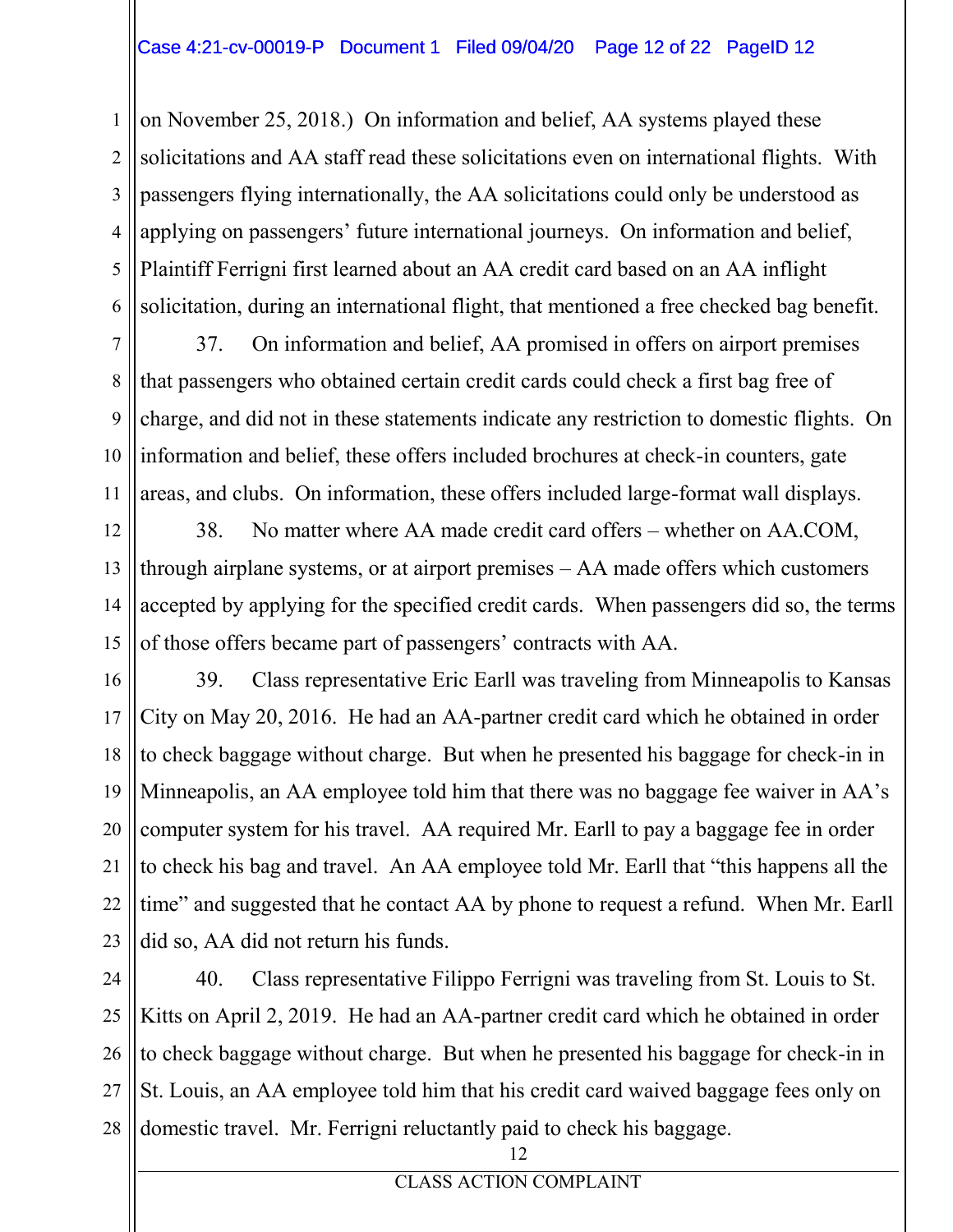#### 1 **B. AA systematically breached the Contract because it required certain passengers to pay to check certain bags.**

41. AA breached its baggage fee obligations in the contract in the same way for all affected passengers. At the time when specified passengers purchased a ticket, AA formed a Contract with each such passenger that included a number of free checked bags. But when these passengers attempted to check their bags, AA systematically required such passengers to pay to check such bags.

8 9

10

2

3

4

5

6

7

### **1. AA** breached the Contract's terms promising that certain passengers **could check certain bags for no additional fee.**

11 12 13 14 15 16 42. As described above, AA's contracts provided that elite members and business and first class passengers could check free bags as specified in paragraph 21. The contracts further provided that Executive Platinum members, oneworld Emerald members, and business and first class passengers could check bags of up to 70 pounds for free. But AA charged these passengers to check bags that it was contractually obliged to transport for free.

17 18 19 20 21 22 23 24 25 26 43. Many passengers reported, on Twitter and other public discussion forums, that AA required them to pay for checked bags that AA was obliged to transport for free because they qualified for a particular frequent flyer status. For example, on April 29, 2019, a passenger complained on twitter that "I guess being Gold only gives you a free checked bag on occasion?!?!", thereby indicating that AA had denied the promised benefit of a first free checked bag for each Gold passenger. On January 23, 2020, a passenger complained on Twitter that AA staff "still insist on charging me for my third bag" despite her Executive Platinum status. On February 29, 2020, another Executive Platinum member reported on Twitter that AA's computer system allowed him to check only two bags without an additional charge.

27 28 44. Executive Platinum and oneworld Emerald Passengers further reported, on Twitter and other public discussion forums, that AA required them to pay to check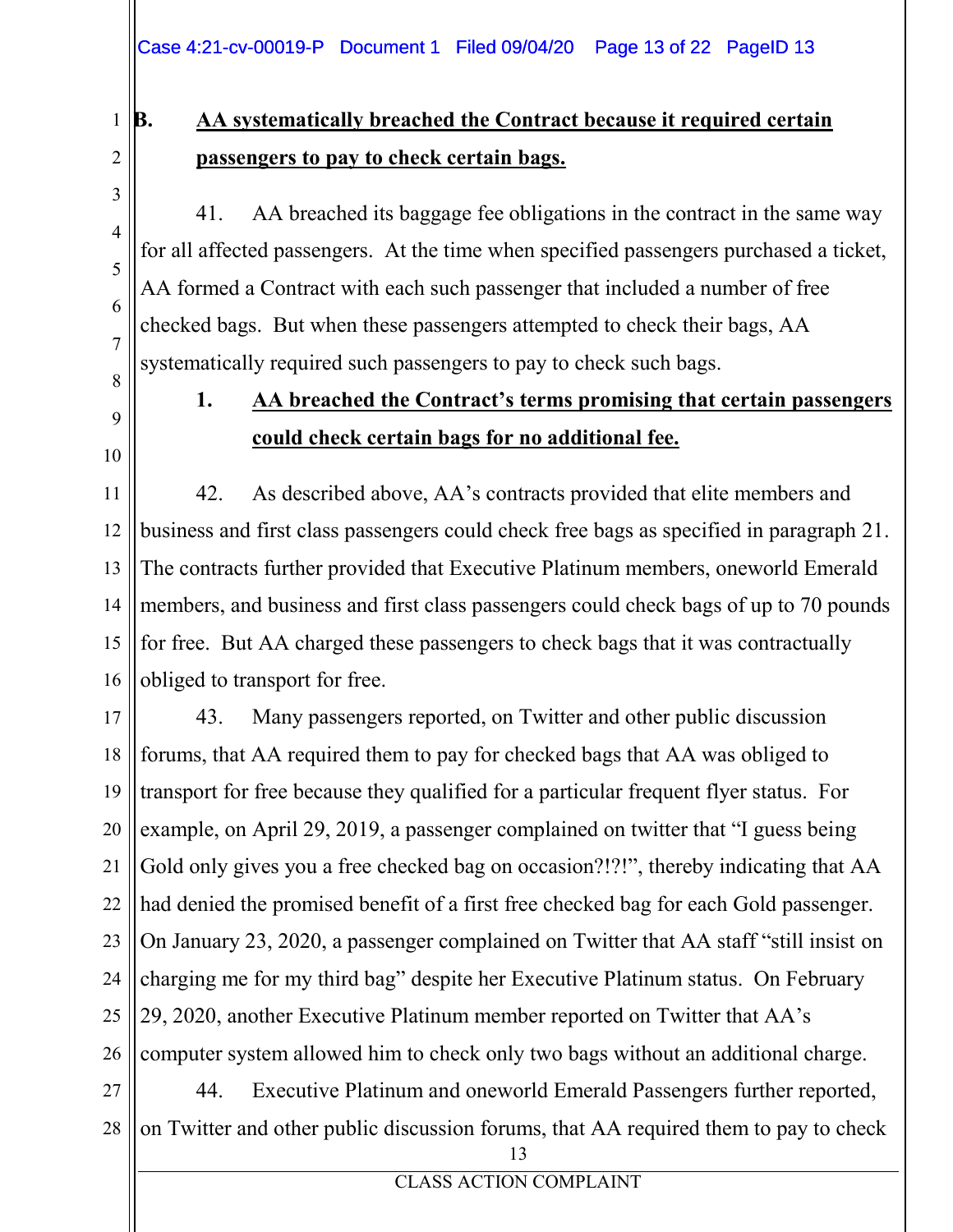#### Case 4:21-cv-00019-P Document 1 Filed 09/04/20 Page 14 of 22 PageID 14

1 2 3 4 5 6 7 8 bags of up to 70 pounds. For example, on April 21, 2017, a passenger on Facebook reported "Heads up to those that fly with bags over 50 pounds to and from SMF. Those clowns tried to make me pay for over weight baggage, even though exec plat members can have bags up to 70 pounds. They were arguing with me that I needed first class ticket for this perk." Another passenger replied: "I've run into this a number of times; I regularly travel with anywhere between 3-12 70lb pieces (depending on the number of people with me). PHL is notoriously bad about that. And when I run into it, it's widespread issue at that station. Not just an agent or two."

9 10 11 12 13 45. AA's e-ticket confirmation emails specify the baggage benefits of the elite status that a passenger held as of the date of ticketing apply to that ticket. Passengers rely on the confirmation of benefits plainly listed within their travel documents. But when those passengers check a bag on the date of travel, AA charges a checked baggage fee.

14 15 16 17 46. For example, Plaintiff Crosson held Gold status as of the date of ticketing. Her e-ticket confirmation email specified one free checked bag, the baggage benefit associated with the Gold status she held at the date of ticketing. AA breached the Contract when it charged her to check her first bag.

18 19 20 21 22 23 47. Other passengers reported, on Twitter and other public discussion forums, that AA required them to pay for checked bags that AA promised to transport for no additional charge because of their then-applicable frequent flyer status. For example, on Twitter on February 29, 2020, a passenger complained that he "booked a flight while AA Platinum.<sup>"</sup> He reported that his e-ticket confirmation email said he could check two bags at no charge, but AA staff charged him anyway.

24

25 26

### **2. AA breached the Point of Purchase Terms specifying that passengers who travelled on business and first class tickets could check three bags for no additional fee.**

27 28 14 48. As described above, AA's Contracts with business and first class passengers specified that they could transport up to three bags, each weighing up to 70

CLASS ACTION COMPLAINT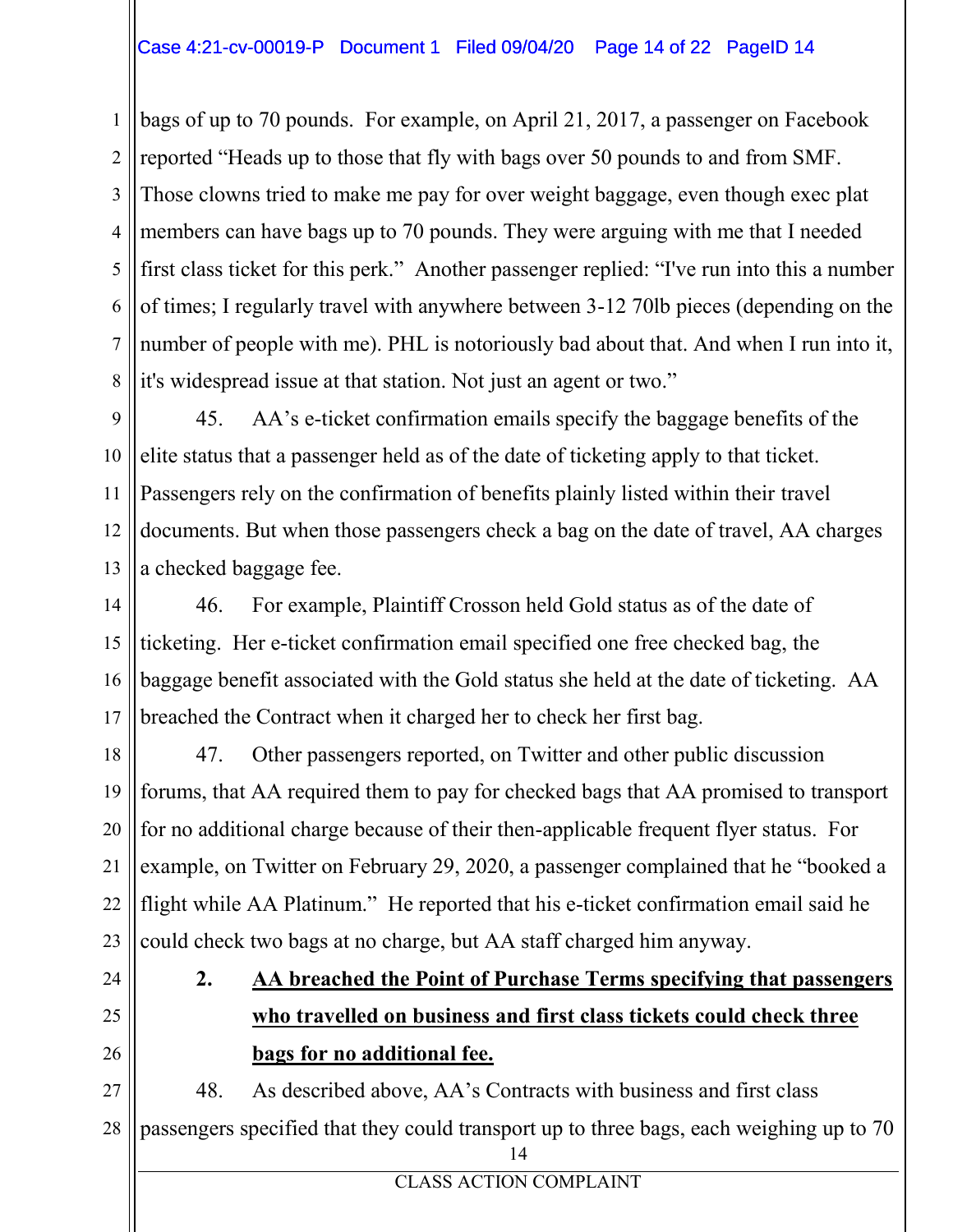#### Case 4:21-cv-00019-P Document 1 Filed 09/04/20 Page 15 of 22 PageID 15

1 2 3 4 pounds, at no additional charge. Yet AA systematically breached its contracts with these passengers. AA passengers have reported, on Twitter and flyertalk.com, that AA required them to pay for checked bags that AA promised in the terms of the Contract to transport without charge.

5 6 7 8 49. For example, a passenger purchased a first-class ticket on AA's website for travel in January 2017. AA's Your Trip Summary screen specified that she could check her first, second, and third bags for no additional charge if she paid AA the stated fare. Nonetheless, AA required her to pay to check her third bag.

9 10 11 12 13 50. Similarly, another passenger stated that he purchased a ticket on  $AA$ 's website for a first-class seat on a domestic flight in or around November 2016. AA's Your Trip Summary screen specified that he could check his first, second, and third bags for no additional charge. Nonetheless, AA required him to pay to check his third bag.

14 15 16 17 18 51. Another passenger reported having purchased a ticket on AA's website for travel in July 2016 and choosing a first class ticket based on AA's Point of Purchase terms specifying that she could receive "Up to 3 checked bags" if she bought that ticket. Upon checking in, she was not able to check a third bag for free because AA refused to accept her third checked bag unless she paid an additional \$200.

19 20 21 22 23 24 25 26 27 52. Many passengers complained directly to AA, including publicly via Twitter. Affected passengers widely reported surprise at being charged for their third checked bag, particularly when they were told prominently at the Point of Purchase that three bags could be checked for free. For example, one passenger complained on Twitter: AA "says I get three bags with 1st class upgrade... But I was charged \$150. Shame on you!" Another passenger explained on Twitter: "When I purchased my ticket, the box I clicked stated I was allowed 3 free bags." Multiple passengers posted screenshots or photographs showing the Point of Purchase terms on AA.COM specifying that business and first class passengers may check up to three bags for free.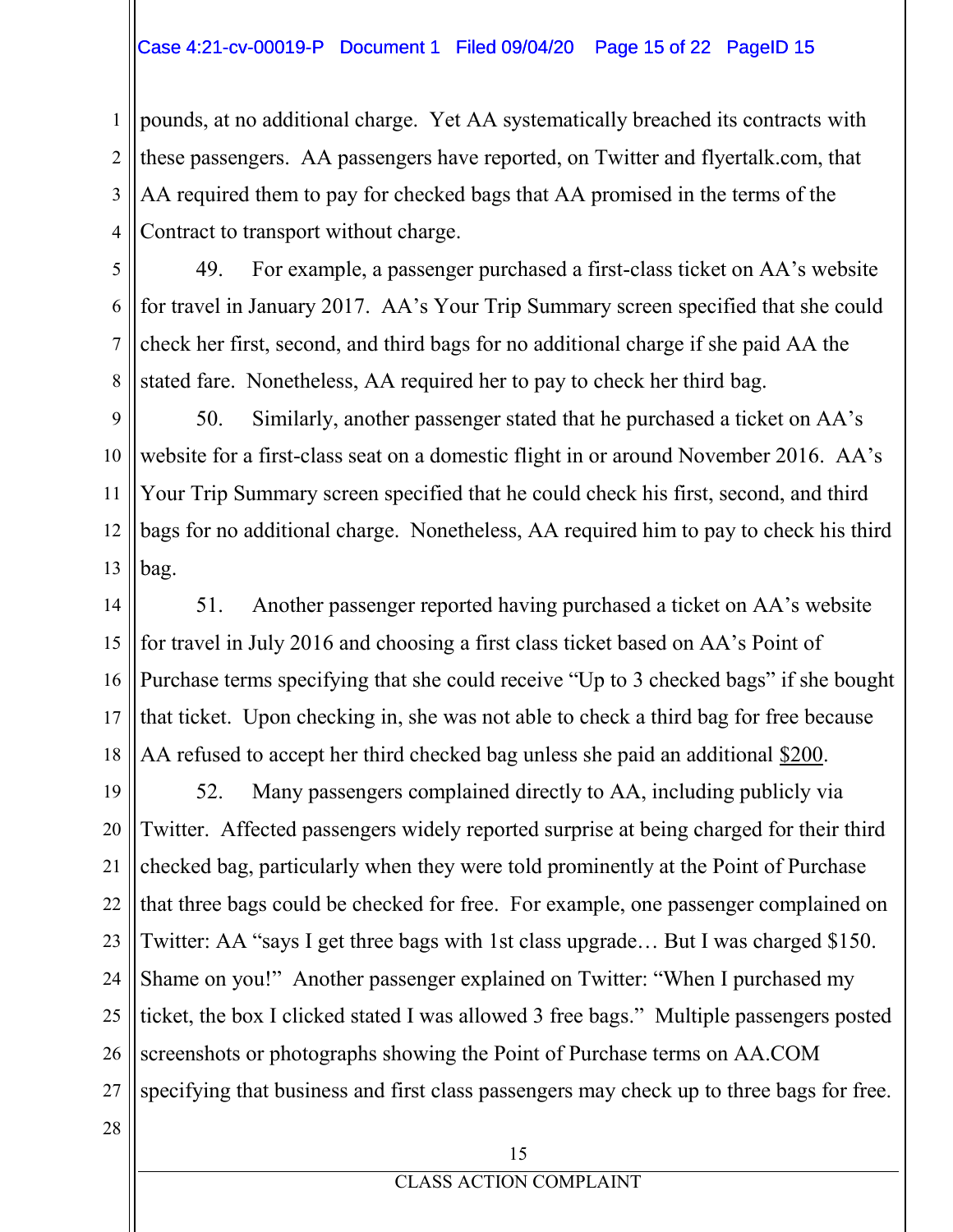### 1 2

### **3. AA breached the promises in e-tickets promising a free first bag to certain passengers.**

3 4 5 6 53. As described above, AA's e-tickets and e-ticket confirmation emails include baggage terms. Contrary to these terms, AA charged passengers to check bags when the e-ticket confirmation email specifically said such bags would be checked for free .

7 8 9 10 11 12 54. For example, Plaintiffs William and Katherine Cleary held e-tickets and presented e-ticket confirmation emails indicating that they could each check their first bag for free. At the airport on both their outbound and return flights, AA staff required them to pay. Similarly, Plaintiff Crosson received an e-ticket confirmation email specifying a free checked bag, but nonetheless AA charged her to check her bag.

13 14 15 16 55. Other passengers on Twitter complained that AA similarly charged them despite the terms written in their e-ticket confirmation emails. For example, on February 29, 2020, a passenger complained that his e-ticket confirmation email said he could check two bags at no charge, but AA staff charged him anyway.

- 17
- 18

### **4. AA** breached the Contract's terms promising a free first bag to **passengers with certain partner credit cards.**

19 20 21 22 23 24 25 56. As described above, AA specified that passengers with certain credit cards could check a free first bag. Yet AA charged passengers with AA-partner credit cards to check their first bag. For example, Plaintiff Earll had a Citi / AAdvantage Platinum Select credit card which AA promised would allow him to check a bag for free on his upcoming flight, but AA nonetheless charged him. Users on Twitter similarly reported that despite having AA-partner credit cards that included a free first checked bag, AA required them to pay to check such bags during domestic travel.

26 27 28 57. Furthermore, AA systematically refused to provide a free checked bag to holders of its partner credit cards traveling on international flights. For example, AA induced Plaintiff Ferrigni to obtain an AA credit card via the promise that it would

<sup>16</sup>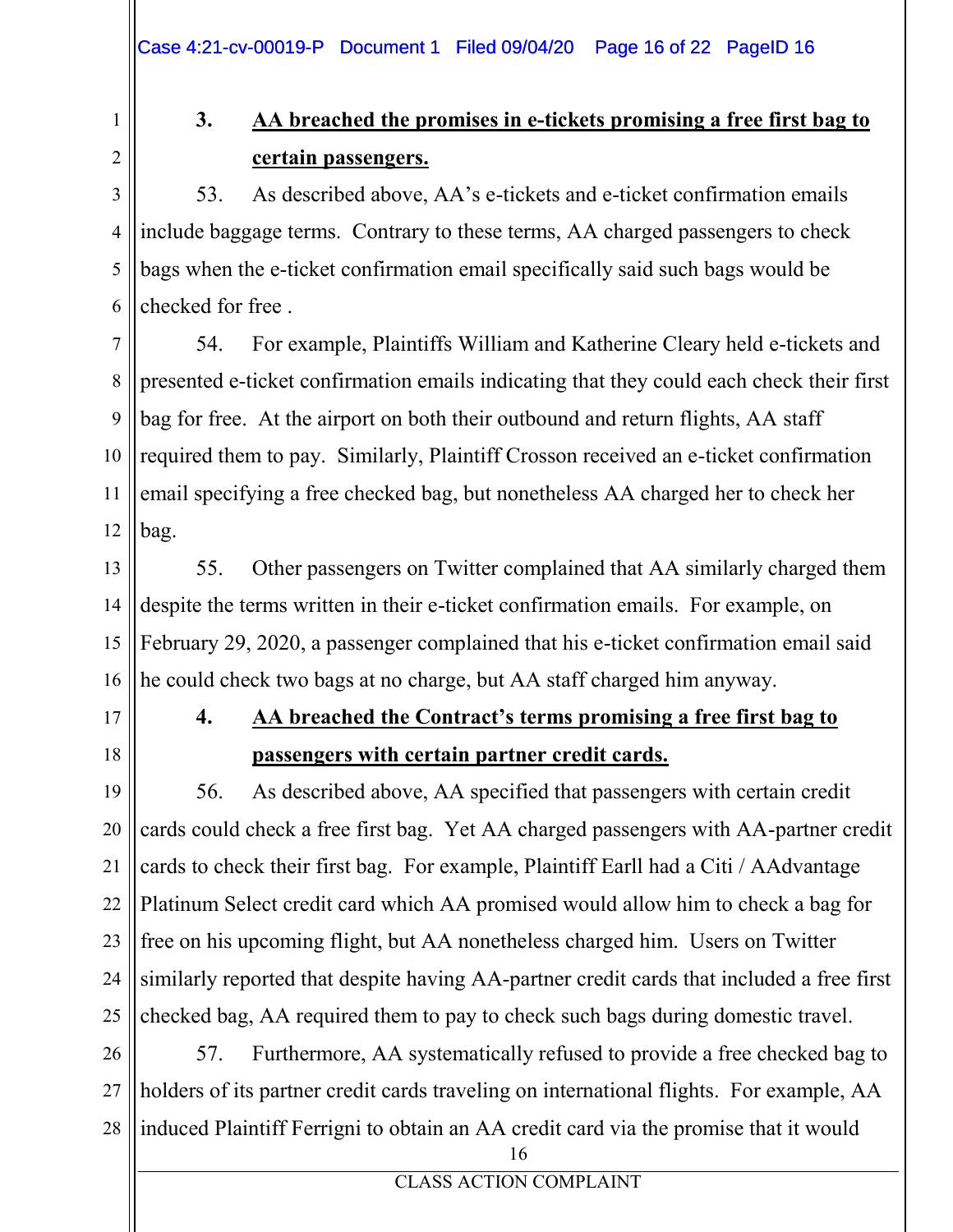1 2 3 4 5 6 7 provide a free checked bag, but when Ferrigni tried to check a bag on an international itinerary, AA required him to pay. Users on Twitter similarly reported that despite having AA-partner credit cards that included a free first checked bag, AA required them to pay to check such bags during international travel. For example, on March 26, 2018, a Twitter user complained about a charge for checking a bag on an international flight, based on AA marketing materials indicating that a bag could be checked for free and nowhere mentioning any exclusion of international journeys.

#### 8 9 **C. AA CONTINUED IMPROPER BAG FEES DESPITE PRIOR CLASS ACTION LITIGATION**

10 11 12 13 14 58. AA has faced prior class action litigation about charging fees to check bags it had promised to transport for free. See *Max Bazerman v. American Airlines, Inc.*, Case No. 1:17-cv-11297-WGY (D. Mass. 2017). At issue in this case are certain claims that were not settled or released in Bazerman. Among those claims are the following situations.

15 16 17 59. *Charges after Bazerman settlement*. The Bazerman settlement released only charges made on or before June 7, 2018. AA continued to charge bag fees in breach of its contracts, after that date.

18 19 20 21 60. *Charges not found in the Bazerman settlement due to underinclusive class list*. The Bazerman settlement released only claims by those persons who were included in the class list and to whom individual notice was directed. No notice was sent to Plaintiff William Cleary.

22 23 24 25 61. *Charges not found in the Bazerman settlement due to other software errors*. On information and belief, the search criteria in Bazerman identified only a portion of the bags that should have been refunded under the plain language of the Bazerman settlement and release.

26 27 28 62. *Charges relating to overweight bags*. The Bazerman settlement and release did not cover charges resulting from to AA's promises about the weight of such bags, including transporting 51 to 70 pound bags without additional charge.

<sup>17</sup>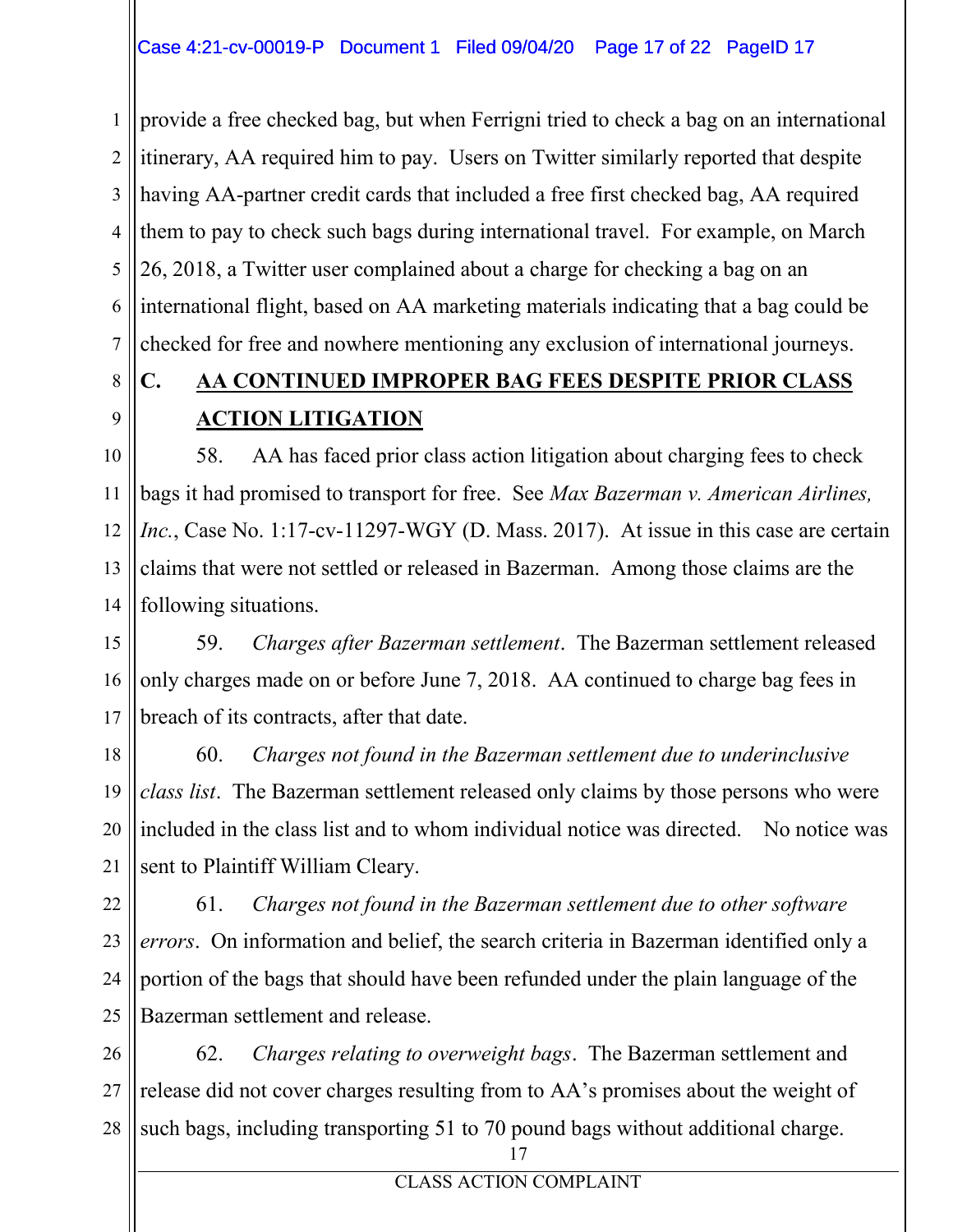3

7

8

9

10

11

12

1 2 63. *Charges relating to credit card promises*. The Bazerman settlement and release did not cover charges for holders of AA branded credit cards.

**IV. CLASS ACTION ALLEGATIONS**

4 5 6 64. Plaintiffs reallege the foregoing paragraphs of this Complaint as though fully set forth herein.

65. Plaintiffs bring this action as a class action for monetary relief pursuant to Rule 23(b)(3) of the Federal Rules of Civil Procedure on behalf of the following Class:

> All persons who purchased a ticket for air travel on American Airlines ("AA") subject to AA promises that their ticket would allow the passenger to check a specified number of bags for free, when in fact AA required the passengers to pay to check one or more such bags, during the relevant statute of limitations period prior to the filing of the complaint. ("Class Definition" or "Class")

13 14 15 16 17 18 19 66. Excluded from the Class are defendants herein, and any person, firm, trust, corporation, or other entity related to or affiliated with defendants, including without limitation persons who are officers, directors, employees, agents, associates or partners of defendants, and Plaintiffs' Counsel and employees of their firms. Also excluded from the Class are those persons whose only claims arise from baggage fees released in *Max Bazerman v. American Airlines, Inc.*, Case No. 1:17-cv-11297-WGY (D. Mass. 2017).

20 21 67. This action is properly maintained as a class action. The Class satisfies all of the requirements of Rule 23 for maintaining a class action.

22 23 24 25 68. **Ascertainability.** The members of the Class (collectively "class" members") are known to AA. Their identities are recorded in AA's business records. Moreover, the Class Definition enables every putative class member to identify himself or herself as a member of the Class.

26 27 28 69. **Numerosity.** The Class is so numerous that joinder of all members is impracticable and the disposition of their claims in a class action will provide substantial benefits to the parties and the Court. Plaintiff believes there are thousands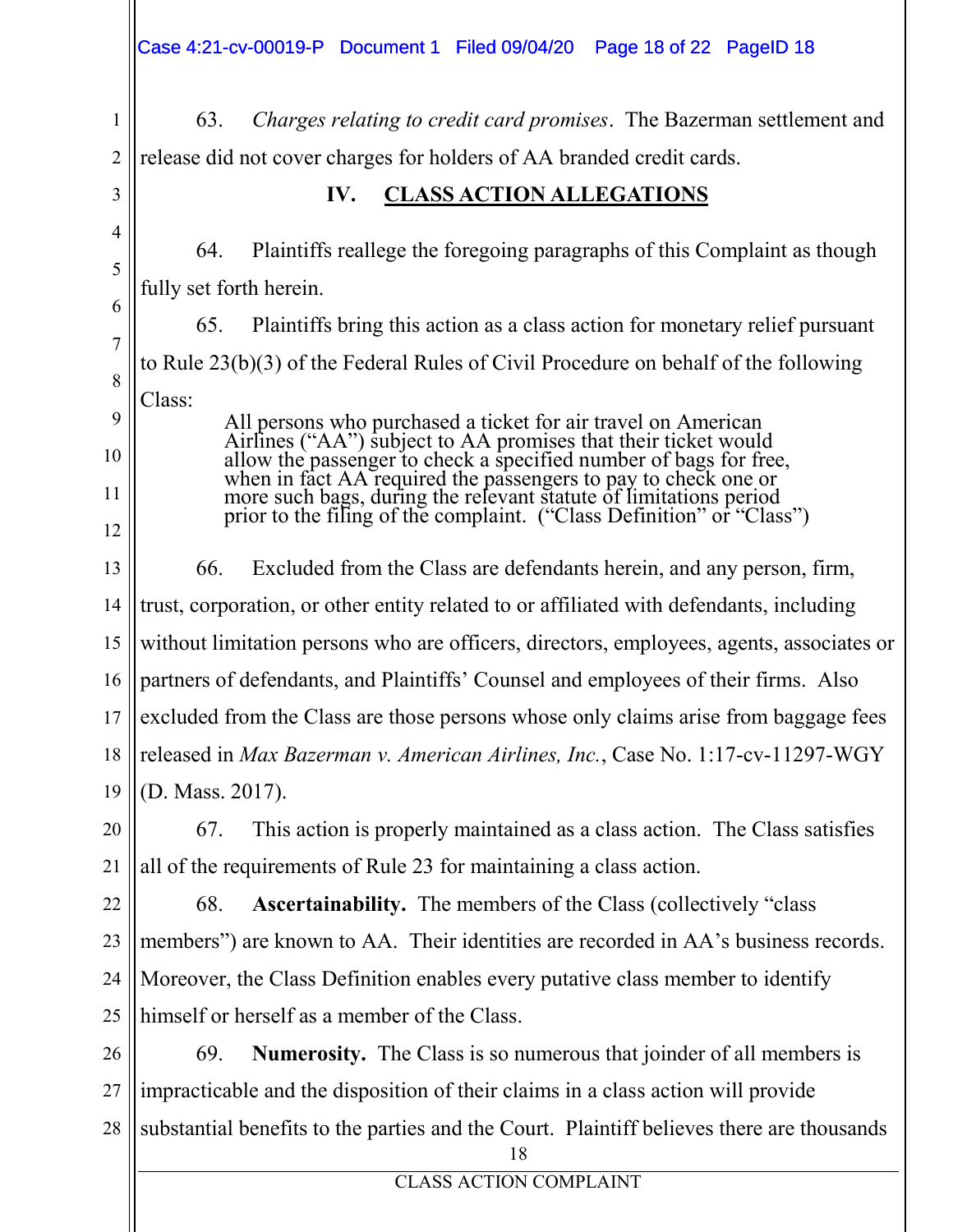1 2 of members of the Class, who are geographically dispersed throughout the United States.

3 4 5 6 7 8 9 10 11 12 13 14 15 16 17 70. **Existence and predominance of common questions of law or fact.** There are questions of law or fact that are common to the Class, which predominate over questions affecting any individual class member. AA's PSS is centralized software that AA uses to manage different parts of its business. The PSS includes databases containing all of AA's domestic and international passenger reservations and ticketing information as well as the baggage fees each passenger paid. AA's PSS determines whether domestic and international passengers pay for checked bags when they check in for their flights. The PSS did not incorporate AA's contractual terms regarding checked bag fees to international and domestic passengers. As a result, AA systematically charged passengers for checked bags in breach of the Contracts specifying that AA would transport such checked bags for free. The common nucleus of operative facts also includes AA's standardized terms and conditions for customer air travel described above, as well as the presentation of the same promises to passengers through e-ticket confirmation emails and computerized displays on AA.COM.

| 18 | 71.                           | Common questions of law or fact include without limitation:         |  |  |  |
|----|-------------------------------|---------------------------------------------------------------------|--|--|--|
| 19 | a.                            | Whether class members performed pursuant to AA's offer when they    |  |  |  |
| 20 |                               | purchased a ticket for travel on AA;                                |  |  |  |
| 21 | $\mathbf b$ .                 | Whether the Contract was formed at the time when a class member     |  |  |  |
| 22 |                               | purchased a ticket for travel on AA;                                |  |  |  |
| 23 | $\mathbf{c}$ .                | Whether the Contract specified that class members could check a     |  |  |  |
| 24 |                               | specified quantity and weight of bags at no additional charge;      |  |  |  |
| 25 | $d_{\cdot}$                   | Whether AA failed to program its Passenger Service System to embody |  |  |  |
| 26 |                               | the terms of its Contracts with passengers;                         |  |  |  |
| 27 | e.                            | Whether AA breached the Contract when it required class members to  |  |  |  |
| 28 |                               | pay checked bag fees.                                               |  |  |  |
|    |                               | 19                                                                  |  |  |  |
|    | <b>CLASS ACTION COMPLAINT</b> |                                                                     |  |  |  |
|    |                               |                                                                     |  |  |  |
|    |                               |                                                                     |  |  |  |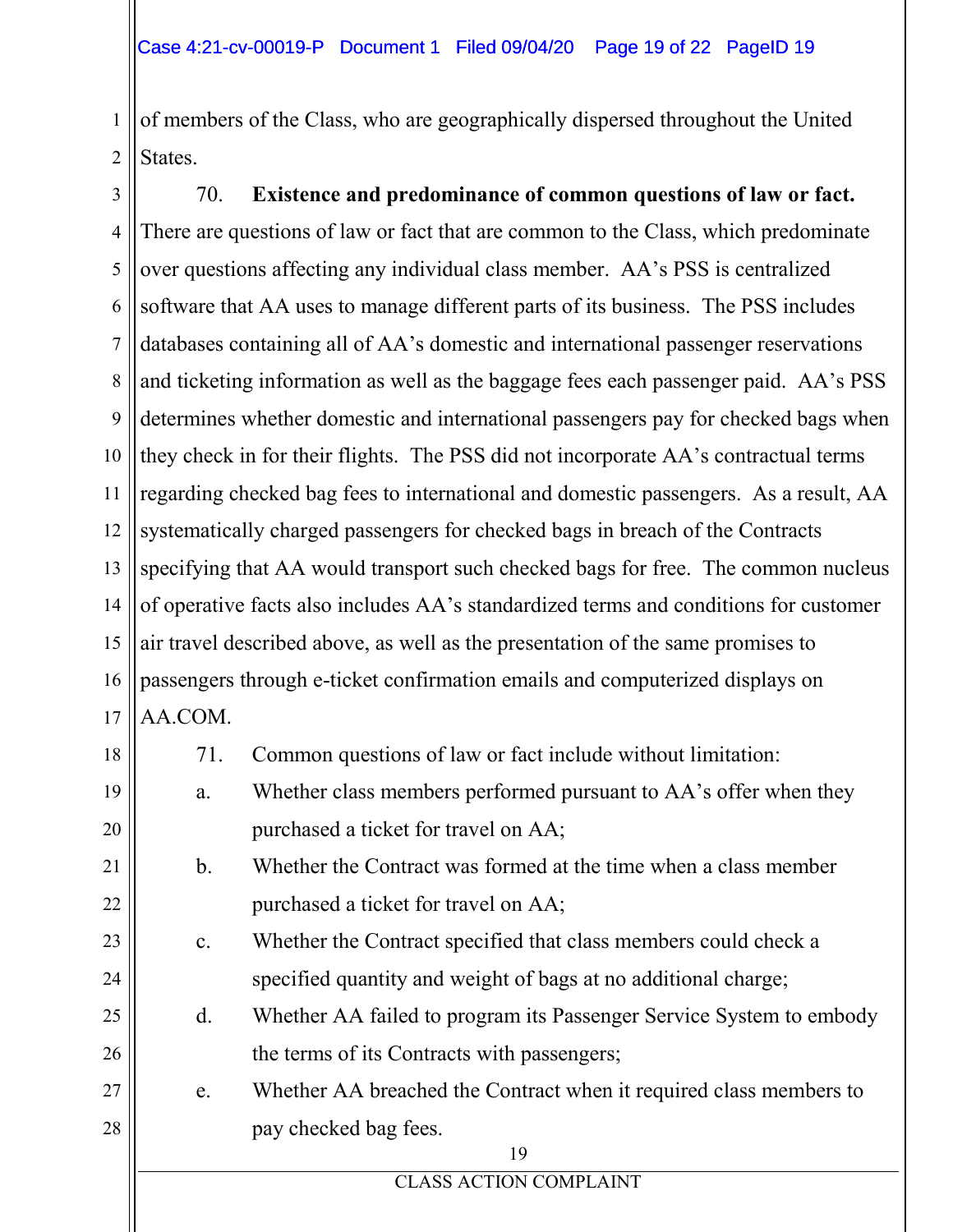1 2 72. **Typicality.** The claims of Plaintiffs are typical of those of the class members, and Defendant has no defenses that are unique to Plaintiffs.

3 4 5 6 73. **Adequacy of representation.** Plaintiffs will fairly and adequately protect the interests of the class and has no interests adverse or antagonistic to the interests of the other members of the class. Plaintiffs have retained competent counsel who are experienced in the prosecution of consumer class action litigation.

7 8 9 10 11 12 13 14 15 74. **Superiority.**A class action is superior to other methods for the fair and efficient adjudication of the claims asserted herein. A class action will permit a large number of similarly situated persons to prosecute their common claims in a single forum simultaneously, efficiently, and without the duplication of time and expense that the prosecution of numerous individual actions would entail. Class treatment will also permit the adjudication of relatively small claims by many class members who could not otherwise afford to seek legal redress for the wrongs complained of in this action. Plaintiffs do not anticipate any unusual difficulties in the management of this class action.

16

17

18

**CAUSE OF ACTION: BREACH OF CONTRACT**

### **(all Class Members)**

19 20 75. Plaintiffs reallege the foregoing paragraphs of this Complaint as though fully set forth herein.

21 22 23 24 25 76. Plaintiffs and all other class members entered into valid and enforceable written contracts with AA for air transportation. Each such contract specified that the passenger could check a specified quantity of baggage for free. Plaintiffs and all members of the Class accepted AA's offer and fully performed their obligations under the Contract.

26 27 77. AA nonetheless refused and failed to provide the free baggage transportation services specified by the Contract. In breach of its contracts with class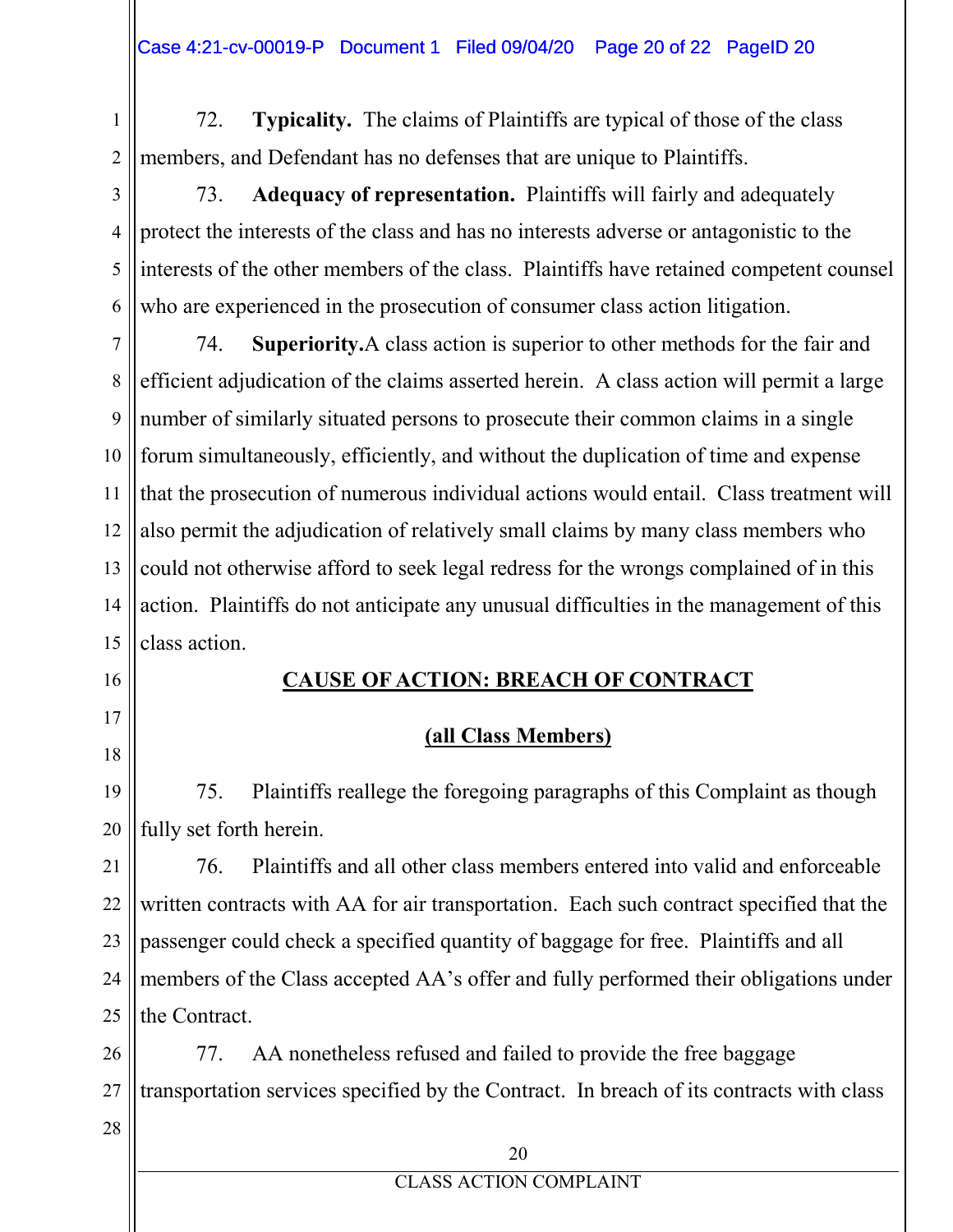#### Case 4:21-cv-00019-P Document 1 Filed 09/04/20 Page 21 of 22 PageID 21

1 2 members, AA's centralized software system, the PSS, required all members of the Class to pay these baggage fees.

3 4 5 78. As a direct result of AA's breach of the Contract, Plaintiffs and all other members of the Class suffered actual damages in the form of bag check expenses and incurred reasonable and foreseeable economic harm.

WHEREFORE, Plaintiffs request relief as set forth below.

6

7

8

9

10

11

12

13

14

15

16

17

18

26

27

28

### **PRAYER FOR RELIEF**

WHEREFORE, Plaintiffs, individually and on behalf of the Class, prays for judgment against Defendant as follows:

A. Certification of Plaintiffs' claim as a class action, pursuant to Fed. R. Civ. P. 23(b)(2)  $\&$  (3), on behalf of the proposed Class;

B. Actual damages in an amount not less than the amount AA obtained from Plaintiffs and the Class to transport checked bags in breach of the Contract;

C. An order enjoining Defendant from charging fees beyond those promised in applicable contracts, or from denying benefits provided in applicable contracts;

D. An award of reasonable attorneys' fees on behalf of Plaintiffs and the Class, pursuant to Texas Civil Practices and Remedies Code § 38.001 and other applicable contract law;

19 20 21 22 E. An award of costs of suit on behalf of Plaintiffs and the Class, pursuant to Texas Civil Practices and Remedies Code § 38.001 and other applicable contract law;

F. Pre-judgment at the maximum rate of interest permitted by law;

23 24 25 G. Post-judgment interest at the maximum rate of interest permitted by law; and

H. Such other and further relief that the court may deem just and proper.

### **DEMAND FOR A JURY TRIAL**

21

CLASS ACTION COMPLAINT